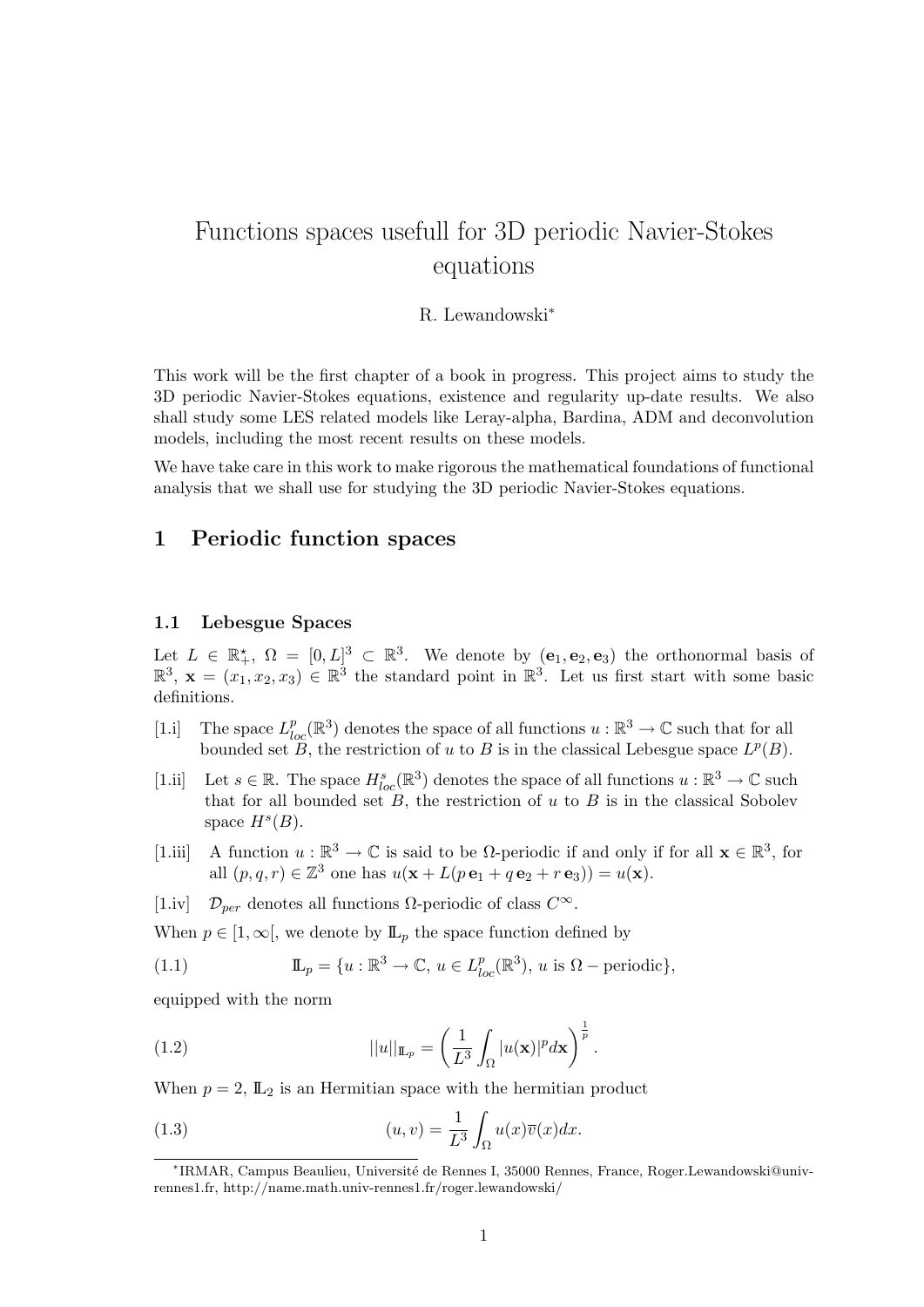[1.v] Let  $p \geq 1$ ; p' denotes its conjugate exponent given by the formula

$$
\frac{1}{p} + \frac{1}{p'} = 1.
$$

- [1.vi] We put  $\mathcal{T}_3 = 2\pi \mathbb{Z}^3/L$ . Let  $\mathbb{T}_3$  be the torus defined by  $\mathbb{T}_3 = (\mathbb{R}^3/\mathcal{T}_3)$ . Let  $C(\mathbb{T}_3)$ be the set of all continous fonction on  $\mathbb{T}_3$ , a set which can also be viewed as the set of all continous functions on  $\mathbb{R}^3$  which are  $\Omega$ -periodic.
- [1.vii] Let  $\lambda$  be the Lesbegue measure on  $\mathbb{T}_3$ . Then  $\mathbb{L}_p = L^p(\mathbb{T}_3, \lambda)$ . The torus  $\mathbb{T}_3$  is compact. Therefore thanks to Lusin's Lemma  $\text{Bib}[5.1], C(\mathbb{T}_3)$  is everywhere dense in  $\mathbb{L}_p$ .

We also define  $\mathbb{L}_{\infty}$  to be the space defined by

(1.4) 
$$
\mathbb{L}_{\infty} = \{u : \mathbb{R}^3 \to \mathbb{C}, u \in L_{loc}^{\infty}(\mathbb{R}^3), u \text{ is } \Omega - \text{periodic}\},
$$

equipped with the norm

(1.5) 
$$
||u||_{\mathbb{L}_{\infty}} = ess \sup_{\mathbf{x} \in \Omega} |u(\mathbf{x})|.
$$

**Remark 1.1** The factor  $1/L^3$  involved in definition (1.2) is a normalization's factor which guaranties that for each  $p \in [1,\infty]$  and each  $\mathbf{k} \in \mathcal{T}_3$ , one has  $||e^{i\mathbf{k}\cdot\mathbf{x}}||_{\mathbb{L}_p} = 1$ . It also makes  $||u||_{\mathbb{L}_p}$  to be of the same physical dimension than u itself.

### 1.2 Sobolev Spaces : version 1

[1.viii] A differentiable (weak or strong) function  $u : \mathbb{R}^3 \to \mathbb{C}$  being given, we shall put

$$
\partial_i u = \frac{\partial u}{\partial x_i},
$$

and for a differentiable vector field  $\mathbf{u} = (u^1, u^2, u^3)$ , the divergence operator is defined by

$$
\nabla \cdot \mathbf{u} = \sum_{i=1}^{3} \partial_i u^i = \partial_i u^i,
$$

using the convention of reapeated index.

- [1.ix] For u having m derivative (weak or strong), we define  $\partial_{i_m,...,i_1}u =$  $\partial_{i_m}(\partial_{i_{m-1},...,i_1}u)$ , and the Laplace operator is defined by  $\Delta u = \partial_{ii}u$ .
- [1.x] Let  $m \in \mathbb{N}^*$ , and define the set

$$
\mathcal{J}_m = \{ \alpha = (i_1, ..., i_m), \forall k = 1, ..., m, i_k \in \{1, 2, 3\} \}.
$$

We shall denote by  $\nabla^m u$  the tensor  $(\partial_{i_1,\dots,i_m} u)_{(i_1,\dots,i_m)\in\mathcal{J}_m}$ . We set

(1.6) 
$$
|\nabla^m u|^2 = \sum_{(i_1,...,i_m)\in\mathcal{J}_m} |\partial_{i_1,...,i_m} u|^2.
$$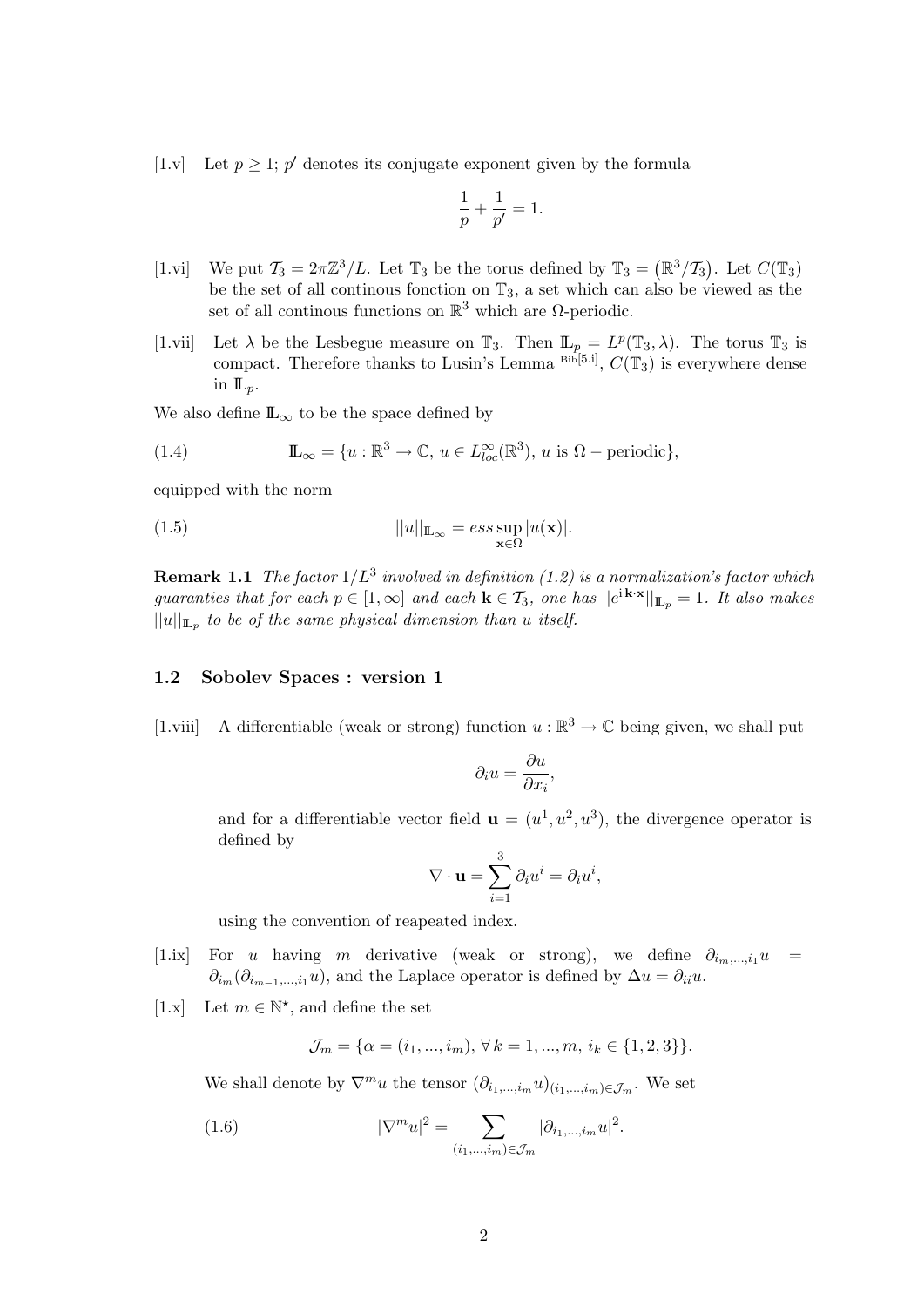We denote by  $H^m_{per,0}(\mathbb{R}^3)$ ,  $m \in \mathbb{N}$ , the space

$$
(1.7) \qquad H^{m}_{per,0}(\mathbb{R}^3) = \{u : \mathbb{R}^3 \to \mathbb{C}, u \in H^{m}_{loc}(\mathbb{R}^3), u \text{ is } \Omega - \text{periodic}, \int_{\Omega} u(\mathbf{x}) d\mathbf{x} = 0\}.
$$

In particular if  $u \in H^m_{per,0}(\mathbb{R}^3)$ , for every  $q \leq m$  and every  $(i_1, ..., i_q) \in \mathcal{J}_q$ ,  $\partial_{i_1,...,i_q} u \in$  $L^2_{loc}(\mathbb{R}^3)$  and is also periodic.

**Lemma 1.1** Let  $m \in \mathbb{N}$ . The application

(1.8) 
$$
u \in H_{per,0}^m(\mathbb{R}^3) \to ||u||_{H_m} = \left(\frac{1}{L^3} \int_{\Omega} |\nabla^m u(\mathbf{x})|^2 d\mathbf{x}\right)^{\frac{1}{2}}
$$

defines a norm on  $H^m_{per,0}(\mathbb{R}^3)$ .

**Proof.** Without loss of generality, we assume that  $L = 1$ . The case  $m = 0$  is obvious since  $H_{per,0}^{0}(\mathbb{R}^{3})$  is a close subset of  $\mathbb{L}_{2}$ . Notice that  $||u||_{H_{0}} = ||u||_{\mathbb{L}_{2}}$ . We now assume that  $m \geq 1$  and let  $u \in H^m_{per,0}(\mathbb{R}^3)$ . Then one has  $|\nabla^m u| \in \mathbb{L}_2$ . Therefore, the application (1.8) defines a semi norm since

$$
v \to \left(\int_{\Omega} |v(\mathbf{x})|^2 d\mathbf{x}\right)^{\frac{1}{2}}
$$

is a norm on the space  $\mathbb{L}_2$ . One has to check that  $||u||_{H_m} = 0$  yields  $u = 0$ . To do this, we start by showing that for  $w = \partial_i v$ , where v is a  $\Omega$ -periodic smooth function,  $i \in {1, 2, 3}$ ,

$$
(1.9) \t\t \t\t \t\t \int_{\Omega} w = 0.
$$

Indeed, let  $\mathbf{n} = (n_1, n_2, n_3)$  be the normal outward vector to  $\Omega$ , defined except on the corners and the edges of  $\Omega$ . We encode the sides of  $\Omega$  by  $\Gamma_i$  where

$$
\Gamma_1 = \Omega \cap \{y = 0\},
$$
\n $\Gamma_2 = \Omega \cap \{y = L\},$ \n $\Gamma_3 = \Omega \cap \{z = 0\},$ \n $\Gamma_4 = \Omega \cap \{z = L\},$ \n $\Gamma_5 = \Omega \cap \{z = 0\},$ \n $\Gamma_6 = \Omega \cap \{z = L\}.$ 

Then one has

$$
\begin{array}{llll} \mathbf{n}_{\Gamma_1}=(0,-1,0), & \mathbf{n}_{\Gamma_2}=(0,1,0), & \mathbf{n}_{\Gamma_3}=(0,0,-1), \\ \mathbf{n}_{\Gamma_4}=(0,0,1), & \mathbf{n}_{\Gamma_5}=(-1,0,0), & \mathbf{n}_{\Gamma_6}=(1,0,0). \end{array}
$$

Notice that one has  $n_{\Gamma_j} = -n_{\Gamma_{j+1}}$  for  $j = 1, 3, 5$ . We now apply the Stokes formula in writing

$$
\int_{\Omega} w = \int_{\partial \Omega} v \, n_i = \int_{\Gamma_1 \cup \Gamma_2} v \, n_i + \int_{\Gamma_3 \cup \Gamma_4} v \, n_i + \int_{\Gamma_5 \cup \Gamma_6} v \, n_i.
$$

Thanks to the Ω-periodicity of v, one has  $v_{\Gamma_i} = v_{\Gamma_{i+1}}$  for  $j = 1, 3, 5$ . Therefore, the considerations above on n makes sure that

$$
\int_{\Gamma_j \cup \Gamma_{j+1}} v \, n_i = 0, \quad j = 1, 3, 5.
$$

which yields (1.9) as claimed.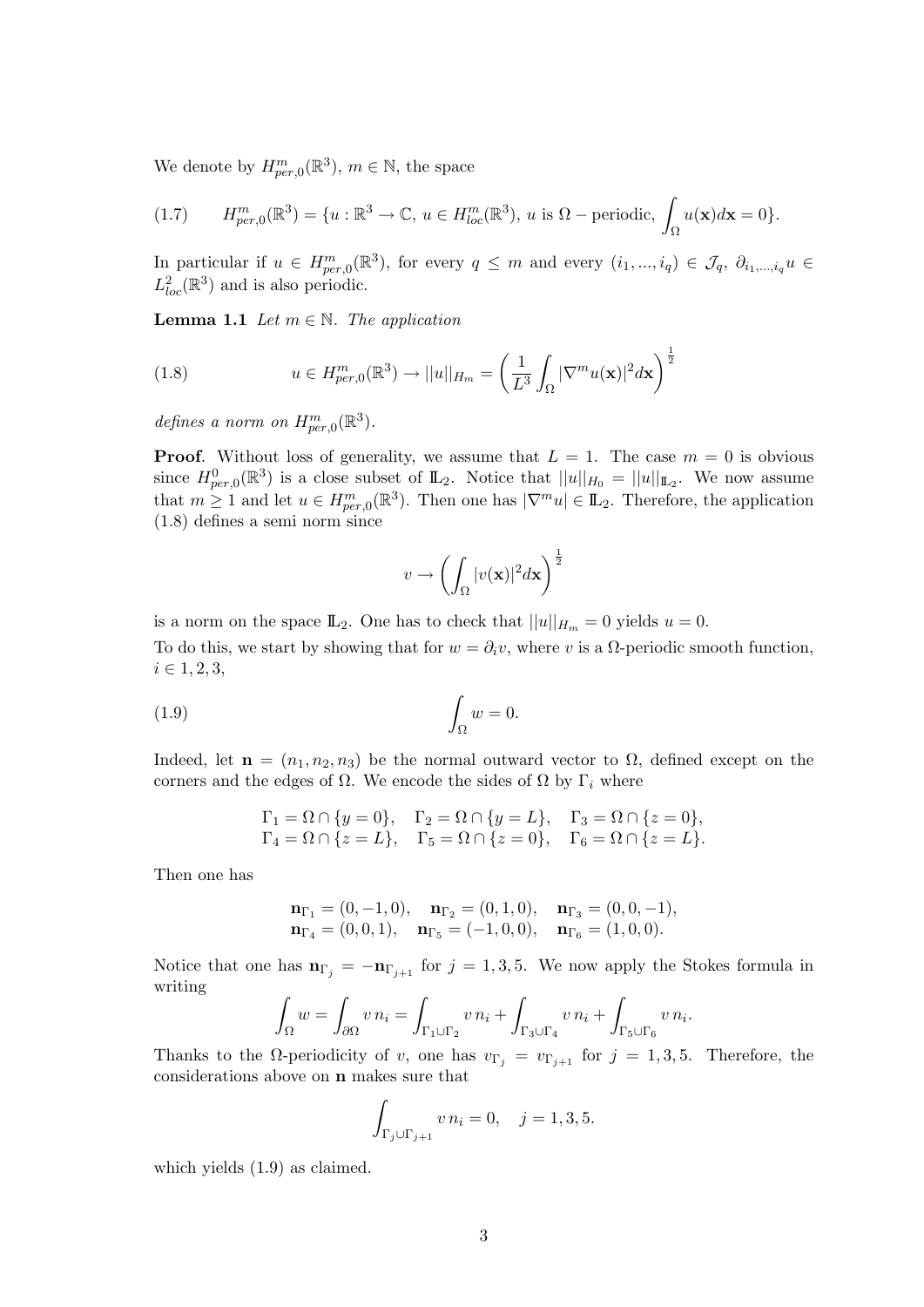We now are in order to finish the proof. Let us assume that for  $u \in H_{per,0}^m(\mathbb{R}^3)$ ,  $||u||_{H_m} = 0$ , meaning  $\nabla^m u = 0$  a.e. in  $\Omega$ , that can be read as  $\partial_{i_m,i_{m-1}...,i_1} u = 0$  for each  $(i_m,i_{m-1}...,i_1) \in$  $J_m$ . Therefore  $\partial_{i_{m-1}...i_1}u$  is almost everywhere equal to a constant in the sense of the distributions <sup>Bib[5.ii]</sup>, and this holds for every  $(i_{m-1}...,i_1) \in J_{m-1}$ . Since its mean value equal to zero thanks to the result above, is it equal to zero almost everywhere. A finite induction yields  $u = 0$  a.e.

[1.xi] The associated Hermitian product in  $H^m_{per,0}(\mathbb{R}^3)$  is defined by

(1.10) 
$$
(u,v)_{H^m_{per,0}(\mathbb{R}^3)} = \frac{1}{L^3} \int_{\Omega} \nabla^m u \cdot \nabla^m \overline{v} = (\nabla^m u, \nabla^m v),
$$

where

(1.11) 
$$
\nabla^m u \cdot \nabla^m \overline{v} = \sum_{(i_1,\ldots,i_m)\in J_m} \partial_{i_1,\ldots,i_m} u \cdot \partial_{i_1,\ldots,i_m} \overline{v}.
$$

# 2 Definitions via Fourier Series

## 2.1 The  $\ell_p$  spaces

[2.i] For 
$$
\mathbf{k} = (k_1, k_2, k_3) \in \mathcal{T}_3
$$
, we put

(2.1) 
$$
|\mathbf{k}|^2 = k_1^2 + k_2^2 + k_3^2, \quad |k|_{\infty} = \sup_i |k_i|,
$$

 $I_n = \{ \mathbf{k} \in \mathcal{T}_3; \ |\mathbf{k}|_{\infty} \leq n \}.$ 

- [2.ii] We say that a  $\Omega$ -periodic function P is a trigonometric polynomial if there exists  $n \in \mathbb{N}$  and coefficients  $a_k$ ,  $k \in I_n$ , and such that  $P = \sum_{k \in I_n} a_k e^{i k \cdot x}$ . The degree of P is the greatest q such that there is a k with  $|\mathbf{k}|_{\infty} = q$  and  $a_{\mathbf{k}} \neq 0$ .
- [2.iii] We note  $V_n$  the finite dimensional space of all trigonometric polynomial of degree less than  $n$  with mean value equal to zero,

$$
V_n = \{u = \sum_{\mathbf{k} \in I_n} u_{\mathbf{k}} e^{i \mathbf{k} \cdot \mathbf{x}}, u_0 = 0\},\
$$

and  $\mathbb{P}_n$  the orthogonal projection from  $\mathbb{L}_2$  onto his closed subspace  $V_n$ .

[2.iv] Finally, let us put  $\mathcal{I}_3 = \mathcal{T}_3^{\star} = (2\pi \mathbb{Z}^3/L) \setminus \{0\}.$ Let  $p \in [1,\infty]$  and

(2.2) 
$$
\ell_p = \left\{ u : \mathbb{R}^3 \to \mathbb{C}, \quad u = \sum_{\mathbf{k} \in \mathcal{T}_3} u_{\mathbf{k}} e^{i \mathbf{k} \cdot \mathbf{x}}, \sum_{\mathbf{k} \in \mathcal{T}_3} |u_{\mathbf{k}}|^p < \infty \right\},
$$

where above  $i \in \mathbb{C}$  with  $i^2 = -1$ . We set

(2.3) 
$$
||u||_{\ell_p} = \left(\sum_{\mathbf{k} \in \mathcal{T}_3} |u_{\mathbf{k}}|^p\right)^{\frac{1}{p}}.
$$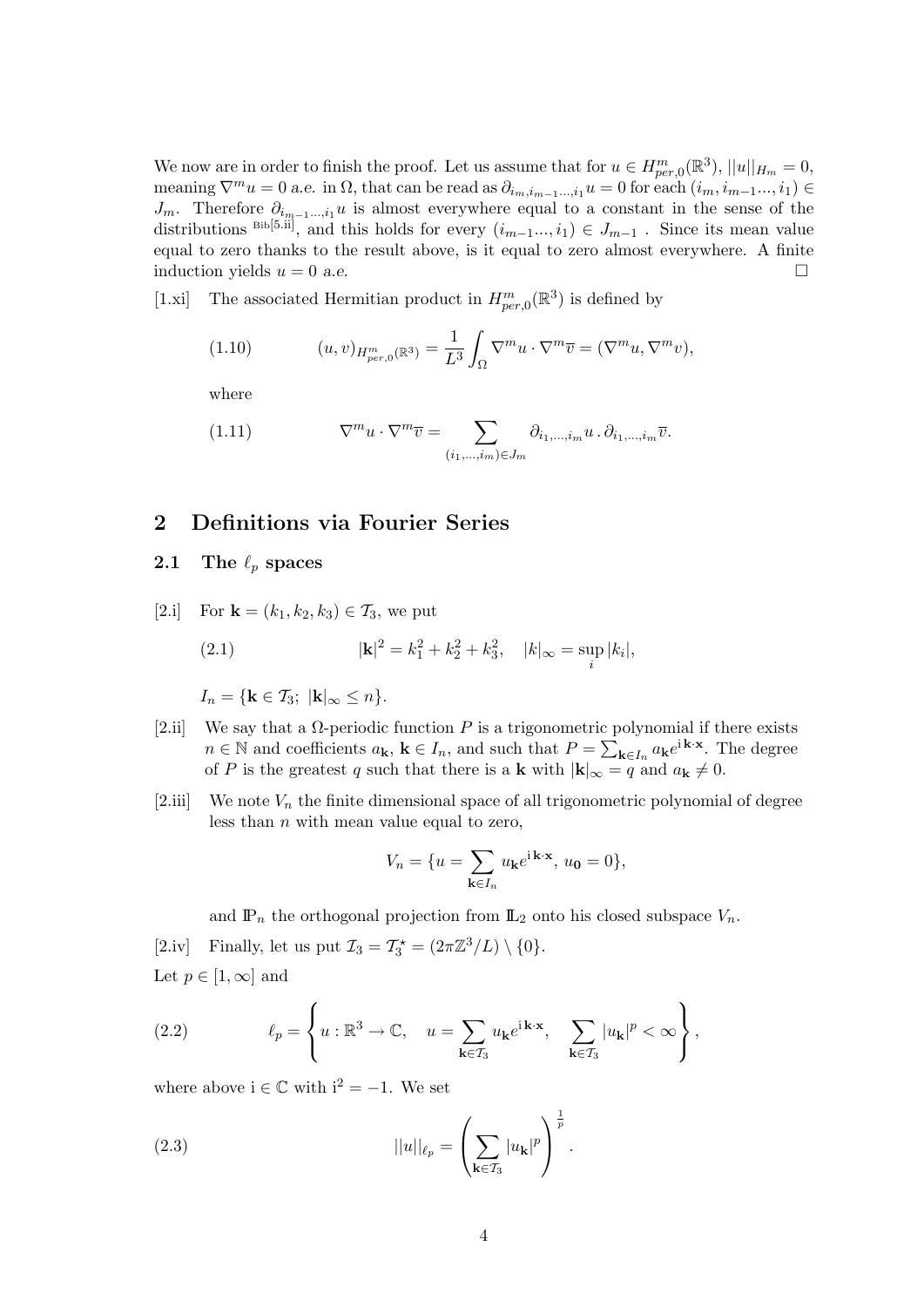**Lemma 2.1** The formula (2.3) defines a norm and with this norm  $\ell_p$  is a Banach space.

**Proof.** Let  $\nu$  be the "counting" measure on the discrete space T, equipped with the standard discrete  $\sigma$ -algebra. The counting measure is defined by  $\nu(\mathbf{k}) = 1$  for each  $\mathbf{k} \in \mathcal{T}_3$ . Therefore, the space  $\ell_p$  is the Lebesgue Space  $L^p(\mathcal{T}_3, \nu)$ . This concludes the proof thanks to standard results on Lebesgue Spaces.

**Remark 2.1** Let  $u \in \ell_1$ . The function's serie which general term is  $u_{\mathbf{k}}e^{i\mathbf{k}\cdot\mathbf{x}}$  is a normal convergent serie. Therefore its sum is a continuous  $\Omega$ -periodic function.

We now establish the link between the space  $\ell_p$  and the space  $\mathbb{L}_p$ . For it, let  $f \in \mathbb{L}_p$ . It makes sense to consider its Fourier's coefficient for  $\mathbf{k} \in \mathcal{T}_3$ ,

$$
\hat{f}_{\mathbf{k}} = (f, e^{i\mathbf{k}\cdot\mathbf{x}}) = \frac{1}{L^3} \int_{\Omega} f(\mathbf{x}) e^{-i\mathbf{k}\cdot\mathbf{x}} d\mathbf{x},
$$

.

and to introduce the formal serie defined by

(2.4) 
$$
Tf = \sum_{\mathbf{k} \in \mathcal{T}_3} \hat{f}_{\mathbf{k}} e^{\mathbf{i} \cdot \mathbf{k} \cdot \mathbf{x}}
$$

**Lemma 2.2** Assume that  $f \in \mathbb{L}_1$ . Then  $Tf \in \ell_{\infty}$  and one has

(2.5)  $||Tf||_{\ell_{\infty}} \leq ||f||_{\mathbb{L}_{1}}.$ 

**Proof.** From the definition (2.4) and  $|e^{i\mathbf{k} \cdot \mathbf{x}}| = 1$  one directly get for every  $\mathbf{k} \in \mathcal{T}_3$ ,

$$
|\hat{f}_{\mathbf{k}}| \leq \left|\frac{1}{L^3} \int_{\Omega} |f(\mathbf{x})| d\mathbf{x}\right| = ||f||_{\mathbb{L}_1},
$$

and the result easely follows.

**Lemma 2.3** The operator T is an isometry between  $\mathbb{L}_2$  and  $\ell_2$  and one has for each  $f \in L_2$ ,

(2.6) 
$$
||Tf||_{\ell_2} = ||f||_{\mathbb{L}_2}.
$$

**Proof.** The key of the present proof is the density of  $C(T_3)$  in  $\mathbb{L}_2$  (see 1.vi and 1.vii) above). Therefore, we only need to prove  $(2.6)$  for any  $\Omega$ -periodic continous function, and the rest of the claim in Lemma 2.3 will become straightforward.

We know from the Stone-Weirstrass Theorem  $\frac{B_{ib}[5,iii]}{h}$  that each  $\Omega$ -periodic continous function f can be uniformly approached by a sequence of trigonometric polynomials,  $(f_i)_{i\in\mathbb{N}}$ . An integer j being given, let  $n_j$  be the degree of  $f_j$ . We shall assume that f is not a trigometrical polynomial, else  $(2.6)$  is obvious. Therefore we are in the case where  $n_j$  goes to infinity when j goes to infinity. Since  $\mathbb{P}_{n_j}$  is an orthogonal projection (see 2.iii), one has

$$
||f - \mathbf{P}_{n_j}f||_{\mathbb{L}_2} \le ||f - f_j||_{\mathbb{L}_2} \le ||f - f_j||_{\infty}.
$$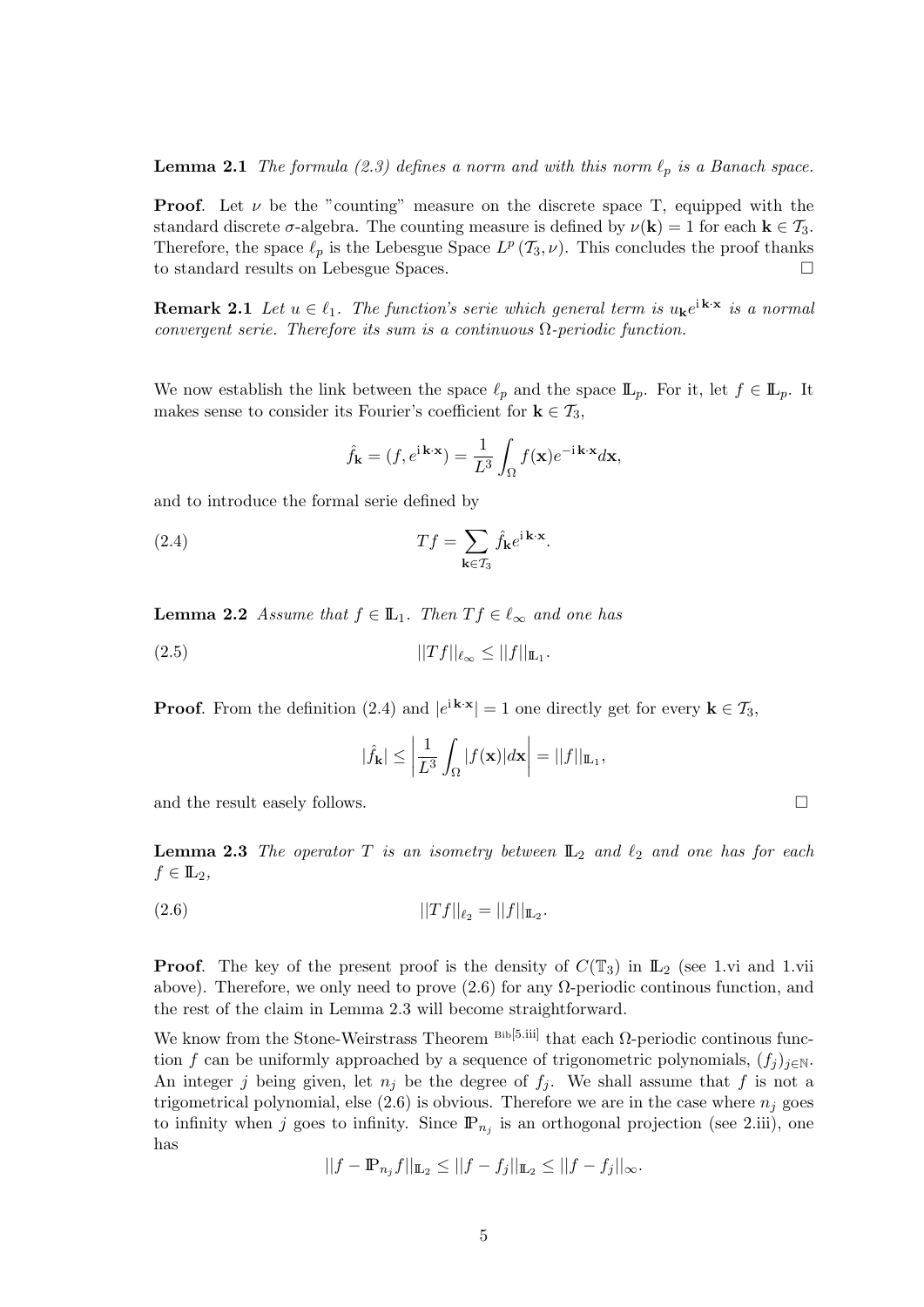We deduce from the inequalities above

(2.7) 
$$
\lim_{j \to \infty} ||f - \mathbb{P}_{n_j} f||_{\mathbb{L}_2} = 0.
$$

Moreover, combining the following decomposition

$$
f = (f - \mathbb{P}_{n_j}f) + \mathbb{P}_{n_j}f,
$$

and (2.7), we see that  $\mathbb{P}_{n_j} f$  converges to f in  $\mathbb{L}_2$  when j goes to infinity. Therefore, one has

$$
\lim_{j\to\infty}||\mathbb{P}_{n_j}f||_{\mathbb{L}_2}=||f||_{\mathbb{L}_2}.
$$

We finish the proof in observing that

$$
\mathbb{P}_{n_j} f = \sum_{|\mathbf{k}|_{\infty} \le n_j} (f, e^{i\mathbf{k} \cdot \mathbf{x}}) e^{i\mathbf{k} \cdot \mathbf{x}} = \sum_{|\mathbf{k}|_{\infty} \le n_j} \hat{f}_{\mathbf{k}} e^{i\mathbf{k} \cdot \mathbf{x}},
$$

which yields

$$
||\mathbb{P}_{n_j}f||_{\mathbb{L}_2}^2 = \sum_{|\mathbf{k}|_{\infty} \leq n_j} |\hat{f}_{\mathbf{k}}|^2 \longrightarrow ||Tf||_{\ell_2}^2 = ||f||_{\mathbb{L}_2}^2.
$$

when  $j \to \infty$ .

#### **Theorem 2.1** Suppose that  $1 \leq p \leq 2$ .

(1) If  $f \in \mathbb{L}_p$  then  $Tf \in \ell_{p'}$  and one has

(2.8) 
$$
||Tf||_{\ell_{p'}} \le ||f||_{\mathbb{L}_p}
$$

(2) If  $u \in \ell_p$ , then there exists  $f \in \mathbb{L}_{p'}$  be such that  $u = Tf$  and one has

(2.9) 
$$
||f||_{\mathbb{L}_{p'}} \leq ||u||_{\ell_p}.
$$

Proof. The inequality  $(2.8)$  follows from  $(2.5)$ ,  $(2.6)$  combined with the interpolation Theorem due to Riesz-Thorin Bib[5.vi]. Indeed, T is of type  $[1,\infty]$  (see (2.5) and also Lemma 2.1 together with the definition [5.vi] below). Moreover, T is also of type  $[2, 2]$  (from  $(2.6)$ . Applying the Riesz-Thorin Theorem, T is of type  $[p, q]$  where  $1/p = (1 - t)/2 + t/1$ ,  $1/q = (1-t)/2 + t/\infty$ ,  $t \in [0,1]$ . It easy checked that  $1/p + 1/q = 1$  and the constant is less than the infimum of both constants involved in the case [2, 2] and [1, ∞], than means 1 in the present case.

For proving the second point, we start with the case  $1 < p \leq 2$ , and let  $u \in \ell_p$  and consider  $U_n = \sum$  $|\mathbf{k}|_{\infty}$  $\leq$ n  $u_{\mathbf{k}}e^{\mathbf{i}\,\mathbf{k}\cdot\mathbf{x}}$  (note that in the case  $p=2$ ,  $\ell_2 = \mathbb{L}_2$  and  $U_n = \mathbb{P}_n u$ ). Let  $h \in \mathbb{L}_p$ ;

one has

$$
\frac{1}{L^3} \int_{\Omega} h(\mathbf{x}) \overline{U}_n(\mathbf{x}) d\mathbf{x} = \sum_{|\mathbf{k}|_{\infty} \leq n} \overline{u}_{\mathbf{k}} \hat{h}_{\mathbf{k}}.
$$

Using Hölder inequality, we deduce

$$
\left|\frac{1}{L^3}\int_{\Omega}h(\mathbf{x})\overline{U}_n(\mathbf{x})d\mathbf{x}\right|\leq\left(\sum_{|\mathbf{k}|_{\infty}\leq n}|u_{\mathbf{k}}|^p\right)^{\frac{1}{p}}\left(\sum_{|\mathbf{k}|_{\infty}\leq n}|\hat{h}_{\mathbf{k}}|^{p'}\right)^{\frac{1}{p'}}.
$$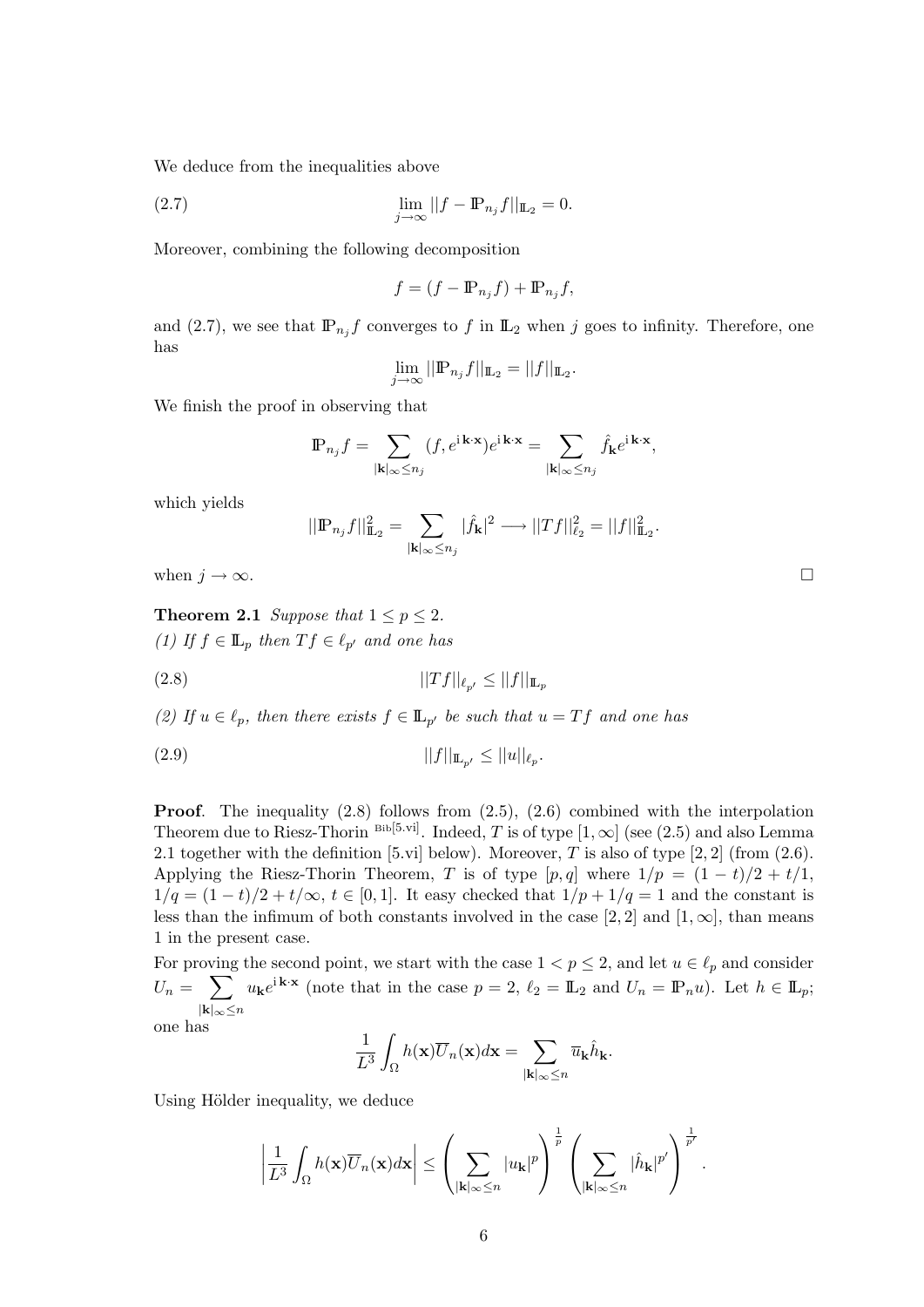Using (2.8), one gets

$$
\left|\frac{1}{L^3}\int_{\Omega}h(\mathbf{x})\overline{U}_n(\mathbf{x})d\mathbf{x}\right|\leq ||u||_{\ell_p}||h||_{\mathbb{L}_p}.
$$

Therefore  $U_n \in \mathbb{L}_{p'}$  and one has

(2.10) 
$$
||U_n||_{\mathbb{L}_{p'}} \leq ||u||_{\ell_p}.
$$

The same argument also yields for  $m > n$ 

$$
||U_m - U_n||_{\mathbb{L}_{p'}} \leq \left(\sum_{n \leq |\mathbf{k}|_{\infty} \leq m} |u_{\mathbf{k}}|^p\right)^{\frac{1}{p}}.
$$

Since  $u \in \ell_p$ , the real serie with general term  $|u_{\mathbf{k}}|^p$  is a convergent serie. Therefore  $(U_n)_{n\in\mathbb{N}}$ is a Cauchy's sequence in the space  $\mathbb{L}_{p'}$  and consequently it is a convergent sequence in  $\mathbb{L}_{p'}$ . We denote by  $f \in \mathbb{L}_{p'}$  its limit. It remains to prove that  $Tf = u$ . Let  $\mathbf{k} \in \mathcal{T}_3$  and observe that one has for  $n \geq |\mathbf{k}|_{\infty}$ ,

(2.11) 
$$
|\hat{f}_{\mathbf{k}} - u_{\mathbf{k}}| = \left| \frac{1}{L^3} \int_{\Omega} [f(\mathbf{x}) - U_n(\mathbf{x})] e^{i \mathbf{k} \cdot \mathbf{x}} d\mathbf{x} \right| \le ||f - U_n||_{\mathbb{L}_{p'}}
$$

We deduce that  $\hat{f}_{\mathbf{k}} = u_{\mathbf{k}}$  by letting n go to infinity. Therefore one get the claimed equality,  $T f = u$ . Moreover, (2.9) is a consequence of (2.10) when n goes to infinity.

.

It remains to check the case  $p = 1$ . As we already have said in Remark 2.1, the sum of the uniformly convergent serie  $u_{\mathbf{k}}e^{i\mathbf{k}\cdot\mathbf{x}}$  is a  $\Omega$ -periodic continuous function, that we denote by f. Since one has for all  $\mathbf{x} \in \mathbb{R}$ 

$$
|f(\mathbf{x})| \leq \sum_{\mathbf{k} \in \mathcal{I}_3} |u_{\mathbf{k}}| = ||u||_{\ell_1},
$$

we obtain $||f||_{\infty} \le ||u||_{\ell_1}$ . The fact that  $u = Tf$  proceeds in the same way than in (2.11) when replacing  $p'$  by  $\infty$ .  $\cup$  by  $\infty$ .

#### 2.2 Sobolev spaces : version 2

A real number s being given, we consider the space function  $\mathbb{H}_s$  defined by

(2.12) IH<sup>s</sup> = u : R <sup>3</sup> → C, u = X k∈T<sup>3</sup> uke i k·x , u<sup>0</sup> = 0, X k∈T<sup>3</sup> |k| 2s |uk| <sup>2</sup> < ∞ ,

We put

(2.13) 
$$
||u||_s = \left(\sum_{\mathbf{k}\in\mathcal{I}_3} |\mathbf{k}|^{2s} |u_{\mathbf{k}}|^2\right)^{\frac{1}{2}}, \quad (u,v)_s = \sum_{\mathbf{k}\in\mathcal{I}_3} |\mathbf{k}|^{2s} u_{\mathbf{k}} \overline{v}_{\mathbf{k}}.
$$

**Lemme 2.1** Let  $s \in \mathbb{R}$ . Then  $\mathbb{H}_s$  endowed with the structure (2.13) is an Hermitian space.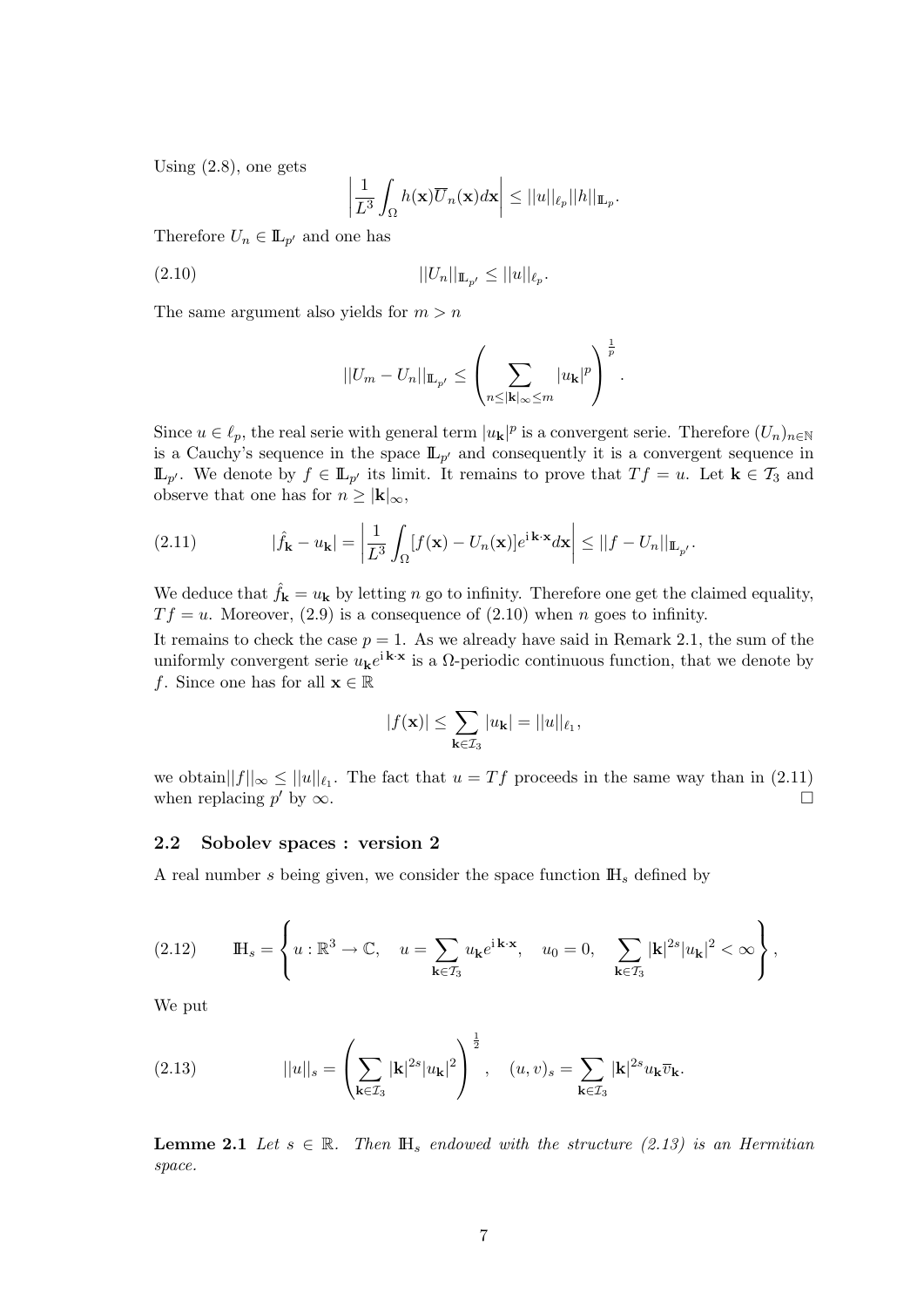**Proof.** As in the proof of Lemma (2.1), we consider  $\mathcal{I}_3 = \mathcal{T}_3^*$  endowed with its discrete σ-algebra but now with the measure  $\nu_s$  defined by  $\nu_s({\bf k}) = |{\bf k}|^{2s}$  (recall that  ${\bf 0} \notin I_3$ ). Therefore  $\mathbb{H}_s = L^2(\mathcal{I}_3, \nu_s)$  and the result is straightforward.

**Lemme 2.2** Let  $s \in \mathbb{R}$ . There exists an isometry between  $\mathbb{H}_{-s}$  and  $\mathbb{H}'_s$ .

**Proof.** Let  $u \in \mathbb{H}_{-s}$ . We associate to u the form f defined by

$$
\forall v \in \mathbb{H}_s, \quad (f, v) = \sum_{\mathbf{k} \in \mathcal{I}_3} u_{\mathbf{k}} \overline{v}_{\mathbf{k}}.
$$

Notice that  $(f, e^{i\mathbf{k}\cdot\mathbf{x}}) = u_{\mathbf{k}}$ . Using the Cauchy-Schwarz inequality, we get when writing  $1 = |{\bf k}|^{s} |{\bf k}|^{-s},$ 

$$
|(f,v)| \leq \left(\sum_{{\mathbf k}\in \mathcal I_3} |{\mathbf k}|^{-2s}|u_{\mathbf k}|^2\right)^{1/2}\left(\sum_{{\mathbf k}\in \mathcal I_3} |{\mathbf k}|^{2s}|v_{\mathbf k}|^2\right)^{1/2}=||u||_{-s}||v||_s.
$$

Therefore  $f \in \mathbb{H}'_s$  and one has  $||f||_{\mathbb{H}'_s} \le ||u||_{-s}$ . This leads to introduce the map

$$
\Psi : \left\{ \begin{array}{c} \mathrm{I\!H}_{-s} \longrightarrow \mathrm{I\!H}'_s, \\ u \longrightarrow f. \end{array} \right.
$$

This map is linear and continuous with  $||\Psi|| \leq 1$ . We have to show that  $\Psi$  is invertible and that its norm is equal to one.

We firstly note that one naturally has  $(\Psi(u), e^{i\mathbf{k}\cdot\mathbf{x}}) = u_{\mathbf{k}}$ . Let  $f \in \mathbb{H}'_s$  and for  $\mathbf{k} \in \mathcal{I}_3$ , let us put  $u_{\mathbf{k}} = (f, e^{i\mathbf{k}\cdot\mathbf{x}})$ . For a given integer n, consider  $v \in \mathbb{H}_s$  defined by  $v_{\mathbf{k}} = |\mathbf{k}|^{-2s}\overline{u}_{\mathbf{k}}$ when  $|\mathbf{k}| \leq n$ ,  $v_{\mathbf{k}} = 0$  else. This guy lives in  $\mathbb{H}_s$  and one has

$$
(2.14) \t(f, v) = \sum_{\mathbf{k}\in I_n} |\mathbf{k}|^{-2s}|u_{\mathbf{k}}|^2 \le ||f||_{\mathbb{H}_s'}||v||_{\mathbb{H}_s} = ||f||_{\mathbb{H}_s'} \left(\sum_{\mathbf{k}\in I_n} |\mathbf{k}|^{-2s}|u_{\mathbf{k}}|^2\right)^{1/2}.
$$

If  $f = 0$ , there is nothing to prove. Assume that  $f \neq 0$ . Then for  $n_0$  large enough there is some  $\mathbf{k} \in \mathcal{I}_3$  with  $|\mathbf{k}|_{\infty} \leq n_0$  and such that  $u_{\mathbf{k}} \neq 0$ . Then, for every  $n \geq n_0$ , we deduce from (2.14)

(2.15) 
$$
\left(\sum_{\mathbf{k}\in I_n} |\mathbf{k}|^{-2s}|u_{\mathbf{k}}|^2\right)^{1/2} \leq ||f||_{\mathbb{H}'_s}.
$$

This inequality remains true when  $n$  goes to infinity. Then

$$
u = \sum_{\mathbf{k} \in \mathcal{I}_3} u_{\mathbf{k}} e^{i \mathbf{k} \cdot \mathbf{x}} \in \mathbb{H}_s
$$
, and one has  $\Psi(u) = f$ .

Therefore  $\Psi$  is invertible and (2.15) shows that  $||\psi^{-1}|| \leq 1$  when n goes to infinity, which together with  $||\Psi|| \le 1$  yields  $||\Psi|| = 1$ , and the proof is complete.

**Theorem 2.2** Let  $m \in \mathbb{N}$ . The operator T is a continuous isomorphism between  $H_{per,0}^m(\mathbb{R}^3)$ and  $\mathbb{H}_m$ .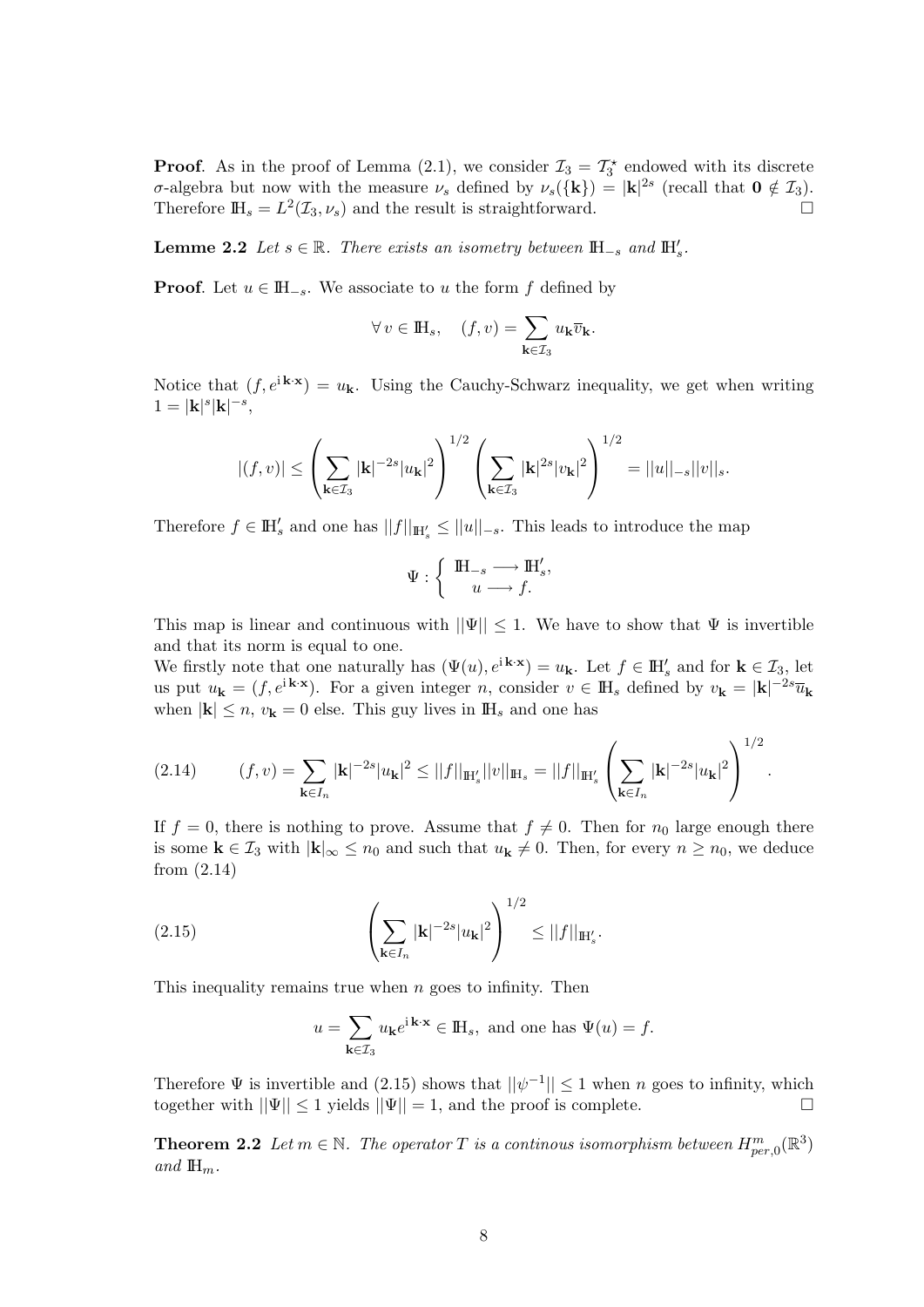**Proof.** Let us consider the operator  $(-\Delta)^m = (-\Delta) \circ (-\Delta)^{m-1}$ . We notice that

(2.16) 
$$
(-\Delta)^m e^{i\mathbf{k}\cdot\mathbf{x}} = |\mathbf{k}|^{2m} e^{i\mathbf{k}\cdot\mathbf{x}}
$$

Using this remark and the result stated in the proof of Lemma 2.3, we shall first prove that  $\mathcal{F} = (e^{i\mathbf{k} \cdot \mathbf{x}})_{\mathbf{k} \in \mathcal{I}_3}$  is a total familly in  $H^m_{per,0}(\mathbb{R}^3)$ . Let us indeed consider  $f \in H^m_{per,0}(\mathbb{R}^3)$  be such that  $(e^{i\mathbf{k}\cdot\mathbf{x}},f)_{H_{per,0}^m(\mathbb{R}^3)}=0$  (see Remark 1.xi above). We then use f as test function in (2.16) and we remember that  $H_{per,0}^m(\mathbb{R}^3)$  is by definition a subspace of  $\mathbb{L}_2$ . This yields

.

$$
\int_{\Omega} \nabla^{m} (e^{i\mathbf{k}\cdot\mathbf{x}}) \cdot \nabla^{m} f = |\mathbf{k}|^{2m} (e^{i\mathbf{k}\cdot\mathbf{x}}, f)_{\mathbb{L}_{2}} = 0.
$$

Since we already know that F is a total familly in  $\mathbb{L}_2$ , we deduce that  $f = 0$ . We now have to show that  $T(H_{per,0}^m(\mathbb{R}^3)) = \mathbb{H}_m$ .

Recall that the set  $\mathcal{J}_m$  is defined in [1.x]. Let  $\mathbf{k} = (k_1, k_2, k_3) \in \mathcal{I}_3$ ,  $m \in \mathbb{N}^*$ . We denote by  $K_m(\mathbf{k})$  the set

$$
(2.17) \t K_m(\mathbf{k}) = \{ (k_{i_1}, \dots, k_{i_m}), (i_1, \dots, i_m) \in \mathcal{J}_m, k_{i_j} \in \{k_1, k_2, k_3\} \}.
$$

Notice that the previous result combined with the definition 1.8 of the norm that we first have considered on the space  $H^m_{per,0}(\mathbb{R}^3)$  yields

$$
T(H_{per,0}^{m}(\mathbb{R}^{3})) = \left\{ u : \mathbb{R}^{3} \to \mathbb{C}, u = \sum_{\mathbf{k} \in I} u_{\mathbf{k}} e^{i\mathbf{k} \cdot \mathbf{x}}, u_{0} = 0, \sum_{\mathbf{k} \in I} (\sum_{K_{m}(\mathbf{k})} |k_{i_{1}}|^{2} \dots |k_{i_{m}}|^{2}) |u_{\mathbf{k}}|^{2} < \infty \right\},
$$

The end of the proof is technical. It remains to prove the equivalence of norms on formal series to be sure that the norm

$$
\left(\sum_{{\bf k}\in I}(\sum_{K_m({\bf k})}|k_{i_1}|^2....|k_{i_m}|^2)|u_{\bf k}|^2\right)^2
$$

defines the same toplogy than the norm

$$
\left(\sum_{\mathbf{k}\in I}|\mathbf{k}|^{2m}|u_{\mathbf{k}}|^2\right)^{1/2}.
$$

This is done in in section iii. i where the inequality  $(3.2)$  is carrefully proved. In the remainder we shall identify  $H_{per,0}^m(\mathbb{R}^3)$  and  $\mathbb{H}_m$  for an integer<sup>Bib 5.vii</sup>.

**Remark 2.2** So far functions in  $\mathbb{H}_m$  are limit of trigonometric polynomials which are also in  $\mathcal{D}_{per}$  (see definition [1.iv] above), therefore  $\mathcal{D}_{per,0}$  is everywhere dense in  $\mathbb{H}_m$ , by noting  $\mathcal{D}_{per,0}$  the subspace of  $\mathcal{D}_{per}$  of all function having a mean value equal to zero.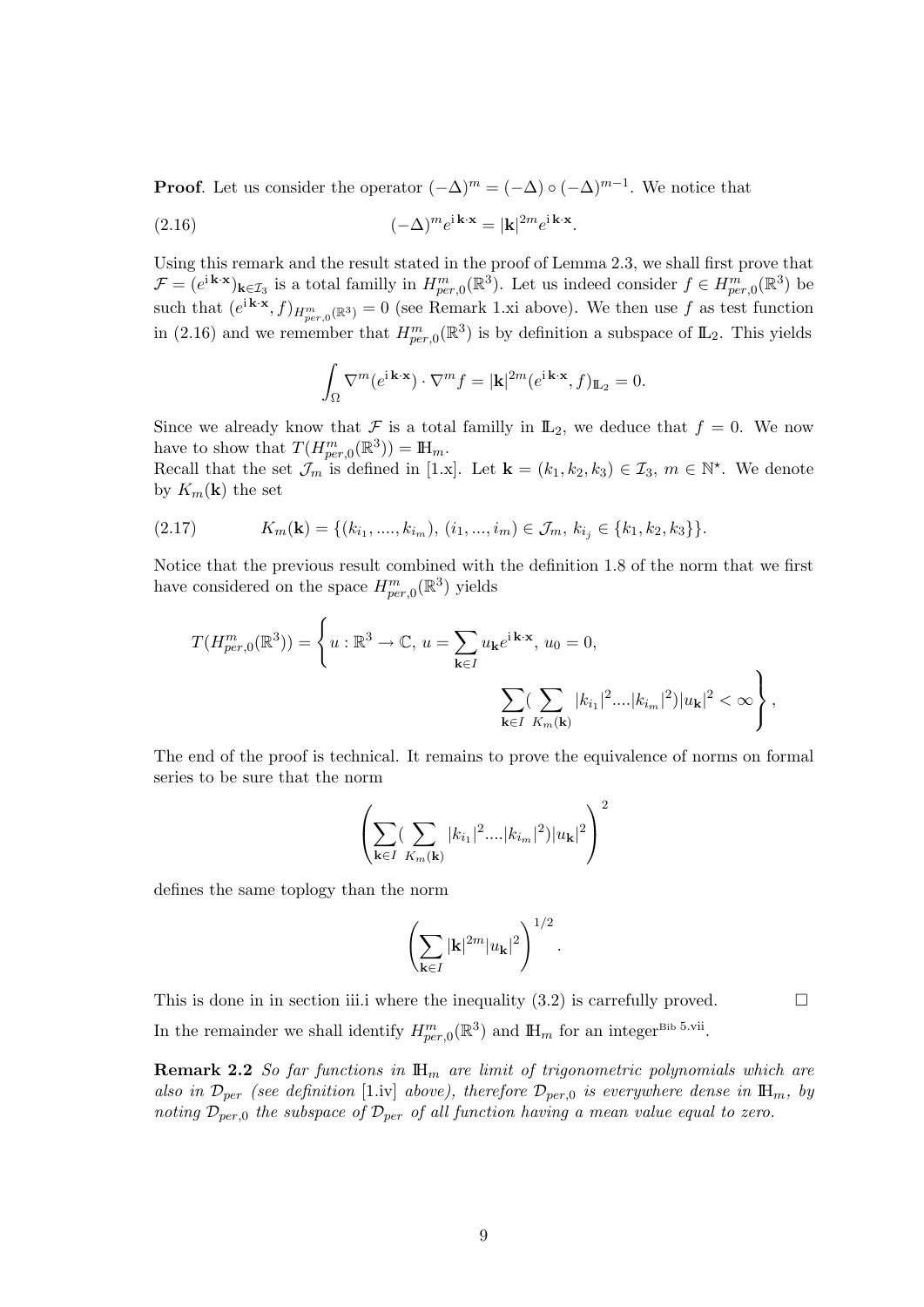#### 2.3 Compactness results

**Theorem 2.3** Assume  $6/5 < p < 2$ . Then there exists a compact injection from  $\mathbb{H}_1$  onto  $\ell_p$  and there exists a constant  $C_p$  such that one has

(2.18) 
$$
\forall u \in \mathbb{H}_1, \quad ||u||_{\ell_p} \leq C_p ||u||_1.
$$

**Proof.** Let p be such that  $6/5 < p < 2$ . We use the Hölder inequality (with the usual notations) and get

$$
||u||_{\ell_p}^p = \sum_{\mathbf{k} \in \mathcal{I}_3} |u_{\mathbf{k}}|^p = \sum_{\mathbf{k} \in \mathcal{I}_3} |u_{\mathbf{k}}|^p = \sum_{\mathbf{k} \in \mathcal{I}_3} |\mathbf{k}|^{-p} |\mathbf{k}|^p |u_{\mathbf{k}}|^p \le \left(\sum_{\mathbf{k} \in \mathcal{I}_3} \frac{1}{|\mathbf{k}|^{\frac{2p}{2-p}}}\right)^{\frac{2-p}{2}} \left(\sum_{\mathbf{k} \in \mathcal{I}_3} |\mathbf{k}|^2 |u_{\mathbf{k}}|^2\right)^{\frac{p}{2}}.
$$

It is well konwn that the serie

$$
\sum_{\mathbf{k}\in\mathcal{I}_3}\frac{1}{|\mathbf{k}|^{\frac{2p}{2-p}}}
$$

converges if and only if  $(2p/2 - p) > 3$  (we are working in the special 3D case), that means if and only if  $p > 6/5$ . We denote by  $\xi_p$  its limi. tHence for each  $p \in ]6/5, 2[$  one has

$$
||u||_{\ell_p} \leq \xi_p^{\frac{2-p}{2p}} ||u||_1,
$$

and there is indeed a continuous injection  $I_p$  mapping  $\mathbb{H}_1$  into  $\ell_p$ . Let us show that  $I_p$  is compact. To this end, let us consider

(2.20) 
$$
I_{p,n}: \begin{cases} \mathbb{H}_1 \longrightarrow \ell_p, \\ u \longrightarrow \sum_{\mathbf{k} \in I_n} u_{\mathbf{k}} e^{i \mathbf{k} \cdot \mathbf{x}}. \end{cases}
$$

The map  $I_{p,n}$  has a finite rank in the sense that  $\dim(I_{p,n}(\mathbb{H}_1)) = \dim V_n$ , where C is a constant which do not depend on  $n$ . Moreover, using the same trick than in  $(2.19)$ , one has

$$
(2.21) \qquad ||(I_p - I_{p,n})u||_{\ell_p}^p = \sum_{|\mathbf{k}|_{\infty} > n} |u_{\mathbf{k}}|^p \le \left(\sum_{|\mathbf{k}|_{\infty} > n} \frac{1}{|\mathbf{k}|^{\frac{2p}{2-p}}}\right)^{\frac{2-p}{2}} \left(\sum_{\mathbf{k} \in \mathcal{I}_3} |\mathbf{k}|^2 |u_{\mathbf{k}}|^2\right)^{\frac{p}{2}},
$$

which yields

$$
||I_p - I_{p,n}|| \le \left(\sum_{|\mathbf{k}|_{\infty} > n} \frac{1}{|\mathbf{k}|^{\frac{2p}{2-p}}}\right)^{\frac{2-p}{2}} \longrightarrow 0 \text{ when } n \to \infty.
$$

We have proved that  $I_n$  is a limit of finite rank operators, therefore it is a compact operator $B_{\text{lib}}$  [5.iv]. . В последните последните последните последните последните последните последните последните последните последн<br>В 1990 година от селото на селото на селото на селото на селото на селото на селото на селото на селото на сел

**Corollary 2.1** Let  $2 < p < 6$ . Then there exists a compact injection from  $\mathbb{H}_1$  onto  $\mathbb{L}_p$ , and there exists a constant  $C_p > 0$  such that

(2.22) 
$$
\forall u \in \mathbb{H}_1, \quad ||u||_{\mathbb{L}_p} \leq C_p ||u||_1.
$$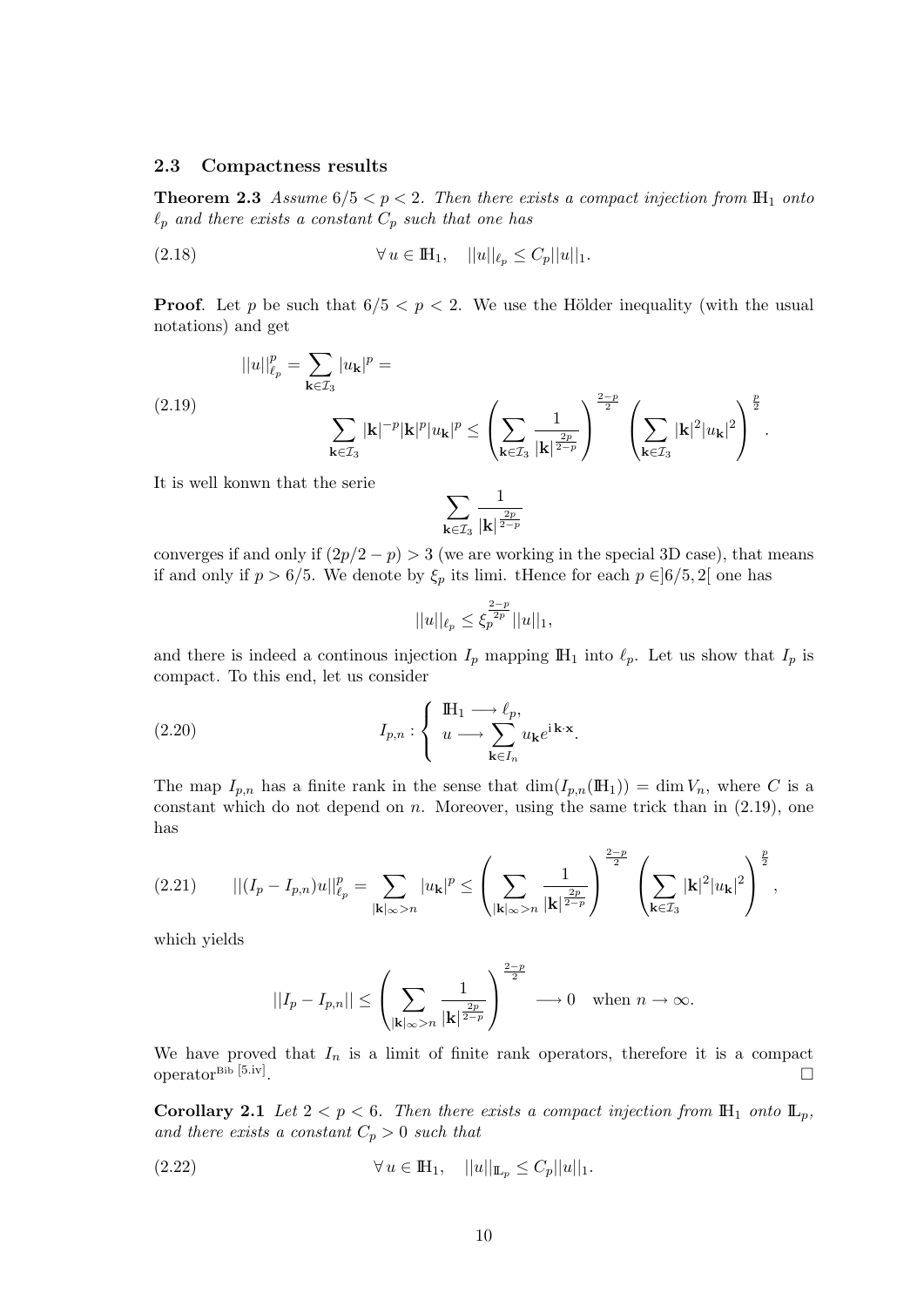Proof. This a direct consequence of Theorem 2.3 and inequality (2.18) combined with Theorem 2.1.  $\Box$ 

It remains to treat the case  $p = 2$ .

**Lemme 2.3** The following Poincaré's inequality holds

(2.23) 
$$
||u||_{\ell_2} \leq \frac{L}{2\pi}||u||_1,
$$

and the injection from  $\mathbb{H}_1$  in  $\mathbb{L}_2 = \ell_2$  is compact.

**Proof.** Since for every  $\mathbf{k} \in \mathcal{I}_3$ ,  $|\mathbf{k}| \geq 2\pi/L$ , then

$$
(2\pi/L)^2||u||_{\ell_2}^2 = (2\pi/L)^2 \sum_{\mathbf{k}\in\mathcal{I}_3} |u_{\mathbf{k}}|^2 \le \sum_{\mathbf{k}\in\mathcal{I}_3} |\mathbf{k}|^2 |u_{\mathbf{k}}|^2 = ||u||_1^2.
$$

Moreover the compactness of the injection of  $\mathbb{H}_1$  onto  $\mathbb{L}_4$  combined with the continuity of the injection of  $\mathbb{L}_4$  into  $\mathbb{L}_2$  guaranties that the injection from  $\mathbb{H}_1$  onto  $\mathbb{L}_2$  is compact.  $\Box$ 

**Remark 2.3** We can be more occurate in what preceeds. Indeed, let  $u \in \mathbb{H}_1$ ; using the Cauchy-Schwarz inequality combined with (2.9), one has

$$
(2.24) \qquad ||u - \mathbb{P}_n u||_{\mathbb{L}_2} \le L^{3/4} ||u - \mathbb{P}_n u||_{\mathbb{L}_4} \le L^{3/4} ||u - \mathbb{P}_n u||_{\ell_{4/3}} \le C_n ||u - \mathbb{P}_n u||_1,
$$

where  $C_n$  goes to zero when n goes to infinity, and where we have used (2.21) for  $p = 4$ , *identifying u with*  $Tu$ .

**Remark 2.4** It is easy checked that the constant  $L/2\pi$  in (2.23) is the best constant.

**Lemme 2.4** There exists a constant  $S$  which do not depend on  $L$  be such that the following Sobolev inequality holds:

(2.25) 
$$
\forall u \in \mathbb{H}_1 \quad ||u||_{\mathbb{L}_6} \le S||u||_1.
$$

Proof. We start by noting that thanks to the periodicity, we can work with the cube  $\tilde{\Omega} = [-L/2, L/2]^3$  instead of  $\Omega = [0, L]^3$ , without changing the values of the integrals that we study. We also denote by  $\Gamma_i$  the face of the cube  $\tilde{\Omega}$  defined by  $\Gamma_i = \tilde{\Omega} \cap \{x_i = -L/2\}.$ Let  $u \in \mathcal{D}_{per,0}, u_i$  its trace on  $\Gamma_i$ . We write for  $i = 1, 2, 3$ ,  $\mathbf{x} = (x_1, x_2, x_3) \in \tilde{\Omega}$ ,

$$
u(x_1, x_2, x_3) = u_i(\tilde{x}_i) + \int_{-L/2}^{x_i} \frac{\partial u}{\partial x_i}(x_1, x_2, x_3) dx_i,
$$

where  $\check{x}_1 = (-L/2, x_2, x_3), \check{x}_2 = (x_1, -L/2, x_3), \check{x}_3 = (x_1, x_2, -L/2).$  Therefore

(2.26) 
$$
|u|(x_1, x_2, x_3) \le |u_i(\check{x}_i)| + \int_{-L/2}^{L/2} \left| \frac{\partial u}{\partial x_i}(x_1, x_2, x_3) dx_i \right| = f_i(\tilde{\mathbf{x}}_i),
$$

where  $\tilde{x}_1 = (x_2, x_3), \tilde{x}_2 = (x_1, x_3), \tilde{x}_3 = (x_1, x_2)$ . We deduce the following inequality

$$
|u|^{\frac{3}{2}}(x_1, x_2, x_3) \le f_1(\tilde{x}_1)^{1/2} f_2(\tilde{x}_2)^{1/2} f_3(\tilde{x}_3)^{1/2}.
$$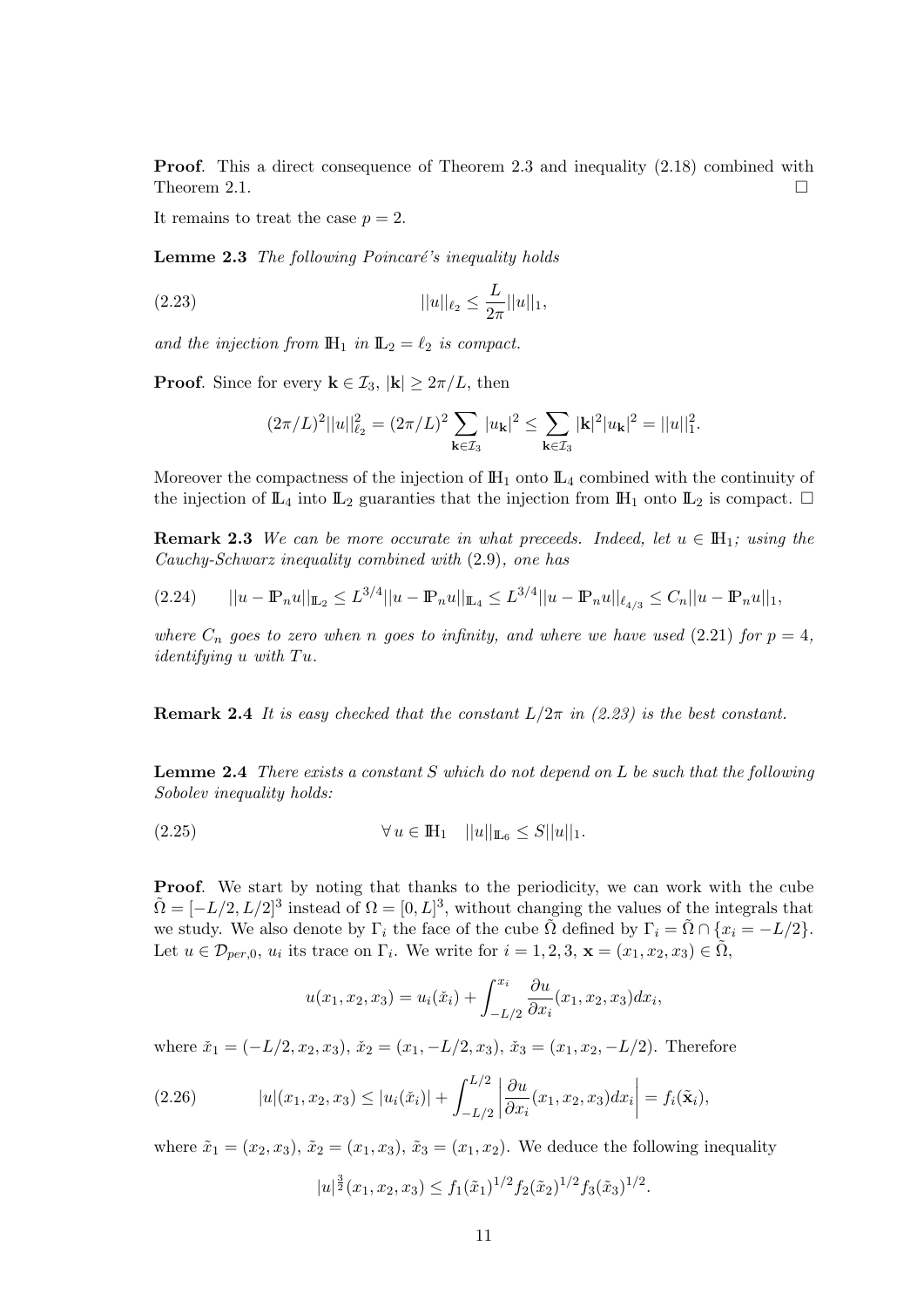Integrating this inequality with respect to  $x_3$  yields

$$
\int_{-L/2}^{L/2} |u|^{3/2}(x_1, x_2, x_3) dx_3 \le f_3(\tilde{x}_3)^{1/2} \int_{-L/2}^{L/2} f_2(\tilde{\mathbf{x}}_2)^{1/2} f_1(\tilde{\mathbf{x}}_1)^{1/2} dx_3.
$$

We then apply the Cauchy-Schwarz inequality to get

$$
\int_{-L/2}^{L/2} |u|^{3/2} (x_1, x_2, x_3) dx_3 \le f_3(\tilde{x}_3)^{1/2} \left( \int_{-L/2}^{L/2} f_2(\tilde{x}_2) dx_3 \right)^{1/2} \left( \int_{-L/2}^{L/2} f_1(\tilde{x}_1) dx_3 \right)^{1/2},
$$

We now integrate this with respect to  $x_2$  and get

$$
\int_{-L/2}^{L/2} |u|^{3/2} (x_1, x_2, x_3) dx_2 dx_3 \le
$$
\n
$$
\left( \int_{-L/2}^{L/2} f_2(\tilde{\mathbf{x}}_2) dx_3 \right)^{1/2} \int_{-L/2}^{L/2} f_3(\tilde{x}_3)^{1/2} \left( \int_{-L/2}^{L/2} f_1(\tilde{\mathbf{x}}_1) dx_3 \right)^{1/2} dx_2,
$$

which yields by using the Cauchy-Schwarz inequality

$$
\int_{-L/2}^{L/2} |u|^{3/2} (x_1, x_2, x_3) dx_2 dx_3 \le \left( \int_{-L/2}^{L/2} f_2(\tilde{\mathbf{x}}_2) dx_3 \right)^{1/2} \left( \int_{-L/2}^{L/2} f_3(\tilde{x}_3) dx_2 \right)^{1/2} \left( \int_{-L/2}^{L/2} \int_{-L/2}^{L/2} f_1(\tilde{\mathbf{x}}_1) dx_2 dx_3 \right)^{1/2}.
$$

We now integrate this last inequality with respect to  $x_1$ , we use again the Cauchy-Schwarz inequality and we get

$$
(2.27) \t\t ||u||_{\mathbb{L}_{3/2}}^{3/2} \leq \prod_{i=1}^{3} ||f_i||_{L^1([-L/2,L/2]^2)}^{1/2} \leq \prod_{i=1}^{3} \left( \left| \left| \frac{\partial u}{\partial x_i} \right| \right|_{\mathbb{L}_1}^{1/2} + ||u_i||_{L^1(\Gamma_i)}^{1/2} \right).
$$

We now put  $u = v^4$  and insert this change of variables in inequality (2.27) to obtain

(2.28) 
$$
||v||_{\mathbb{L}_6}^6 \leq \prod_{i=1}^3 \left( 4 \left| \left| v^3 \frac{\partial v}{\partial x_i} \right| \right|_{\mathbb{L}_1}^{1/2} + ||v_i^4||_{L^1(\Gamma_i)}^{1/2} \right).
$$

We firstly notice that the Cauchy-Schwarz inequality yields

$$
(2.29) \t\t \t\t ||v^3 \frac{\partial v}{\partial x_i}||_{\mathbb{L}_1}^{1/2} \leq ||v||_{\mathbb{L}_6}^{3/2} \left||\frac{\partial v}{\partial x_i}|\right|_{\mathbb{L}_2}^{1/2} \leq ||v||_{\mathbb{L}_6}^{3/2} ||v||_1^{1/2}.
$$

We now have to deal with the boundary term  $||v_i^4||_{L^1(\Gamma_i)}^{1/2}$  appearing in (2.28). An integration by parts yields

$$
3\int_{\tilde{\Omega}}|v|^4 = \int_{\partial\tilde{\Omega}}|v|^4(\mathbf{x}\cdot\mathbf{n}) - 2\int_{\tilde{\Omega}}(v^2\overline{v}\nabla\overline{v} + \overline{v}^2v\nabla v)\cdot\mathbf{x},
$$

where **n** denotes the outwards normal to  $\tilde{\Omega}$ , and where we have used the identity  $\nabla \cdot \mathbf{x} = 3$ . We notice that  $\tilde{\Omega}$  is strictly star shaped with respect to the origin, and we one can check that for all  $\mathbf{x} \in \partial \tilde{\Omega}$ ,  $\mathbf{x} \cdot \mathbf{n} = L/2$  as well as  $|\mathbf{x}| \leq (3/2)L$ . We get from the previous inequality

$$
\int_{\partial\tilde{\Omega}}|v|^4\leq \frac{2}{L}\left(3\int_{\tilde{\Omega}}|v|^4+6L\int_{\Omega}|v|^3|\nabla v|\right).
$$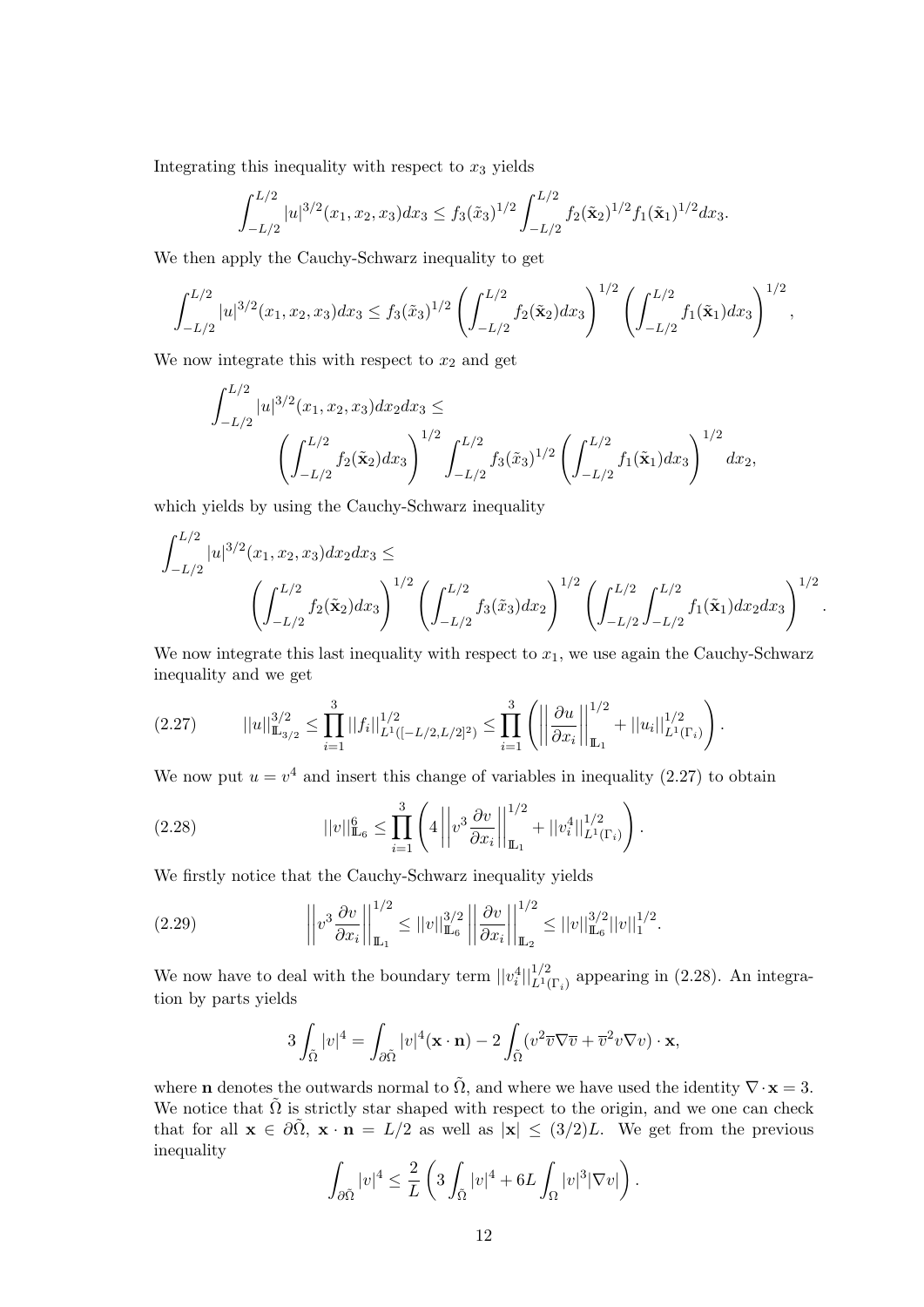Thanks to the Cauchy-Schwarz inequality together with the Poincaré inequality, one has

$$
\int_{\tilde{\Omega}} |v|^4 \le ||v||_{\mathbb{L}_6}^3 ||v||_{\mathbb{L}_2} \le \frac{L}{2\pi} ||v||_{\mathbb{L}_6}^3 ||v||_1.
$$

In particular, when using the same estimate than in (2.29) the following estimate holds

(2.30) 
$$
||v_i^4||_{L^1(\Gamma_i)}^{1/2} \le (12 + 3/\pi)^{1/2} ||v||_{\mathbb{L}_6}^{3/2} ||v||_1^{1/2}.
$$

We now combine together  $(2.28)$ ,  $(2.29)$  with  $(2.30)$  to get

$$
||v||_{\mathbb{L}_6}^6 \leq [4 + (12 + 3/\pi)^{1/2}] ||v||_{\mathbb{L}_6}^{9/2} ||v||_1^{3/2},
$$

which yields the required Sobolev inequality  $(2.25)$  after an elementary simplification. Notice that

$$
S \le [4 + (12 + 3/\pi)]^{1/3},
$$

and the bound do not depend on  $L$ .

**Theorem 2.4** Let  $u \in \mathbb{H}_2$ . Then u is continuous and there exists a constant C be such that for all  $u \in \mathbb{H}_2$  one has

(2.31) 
$$
||u||_{\mathbb{L}_{\infty}} \leq C||u||_{2}.
$$

Moreover the injection from  $\mathbb{H}_2$  onto  $C(\mathbb{T}_3)$  is compact.

Proof. We start from the result of Theorem 2.1 which states at most formally that one has

$$
||u||_{\mathbb{L}_{\infty}} \leq \sum_{\mathbf{k} \in \mathcal{I}_3} |u_{\mathbf{k}}|.
$$

Writing  $|\mathbf{k}|^2 |\mathbf{k}|^{-2}$  for  $\mathbf{k} \in \mathcal{I}_3$  and using again the Cauchy-Schwarz inequality, we have

$$
\sum_{\mathbf{k}\in\mathcal{I}_3}|u_{\mathbf{k}}|\leq \left(\sum_{\mathbf{k}\in\mathcal{I}_3}\frac{1}{|\mathbf{k}|^4}\right)^{1/2}(\sum_{\mathbf{k}\in\mathcal{I}_3}|\mathbf{k}|^4|u_{\mathbf{k}}|)^{1/2}=\left(\sum_{\mathbf{k}\in\mathcal{I}_3}\frac{1}{|\mathbf{k}|^4}\right)^{1/2}||u||_2.
$$

This inequality is valid since the serie with general term  $|{\bf k}|^{-4}$  is convergent in the 3D case. Therefore, there is well an injection from  $\mathbb{H}_2$  onto  $\ell_1$ , and we alraedy know that  $\ell_1$  is naturally embeded in  $C(T_3)$ . The compactness of the injection will be proved in the same way than the proof of Theorem 2.3.

## 3 Technical results

**3.1.** We reacall that the set  $\mathcal{J}_m$  is defined in [1.x]. Let  $\mathbf{k} = (k_1, k_2, k_3) \in I$ ,  $m \in \mathbb{N}^*$ . We denote by  $K_m(\mathbf{k})$  the set

(3.1) 
$$
K_m(\mathbf{k}) = \{ (k_{i_1}, ..., k_{i_m}), (i_1, ..., i_m) \in \mathcal{J}_m, k_{i_j} \in \{k_1, k_2, k_3\} \}.
$$

We prove in what follows that there exists two constants  $C_{1,m}$  and  $C_{2,m}$  such that for every  $\mathbf{k} \in I$  one has

(3.2) 
$$
C_{1,m}|\mathbf{k}|^{2m} \leq \sum_{K_m(\mathbf{k})} |k_{i_1}|^2 ....|k_{i_m}|^2 \leq C_{2,m}|\mathbf{k}|^{2m}
$$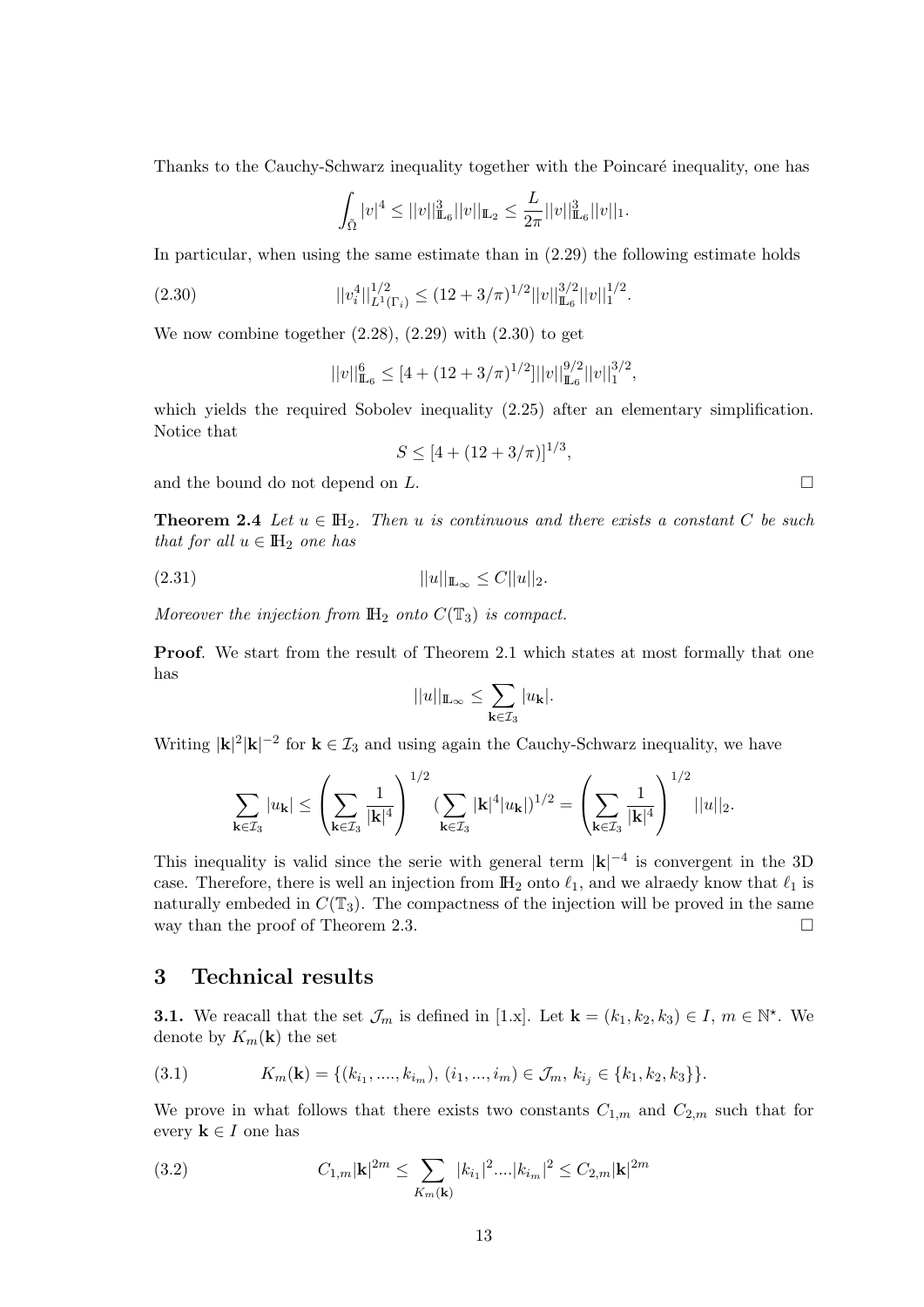For convenience, we put  $\tilde{K}_m(\mathbf{k}) = \{(k_{i_1}, ..., k_{i_m}) \in K_m(\mathbf{k}), \exists 1 \leq r, s \leq m \text{ s.t } k_{i_r} \neq k_{i_s}\}.$ Therefore one can write

$$
S_m(\mathbf{k}) = \sum_{K_m(\mathbf{k})} |k_{i_1}|^2 \dots |k_{i_m}|^2 = |k_1|^{2m} + |k_2|^{2m} + |k_3|^{2m} + \sum_{\tilde{K}_m(\mathbf{k})} |k_{i_1}|^2 \dots |k_{i_m}|^2,
$$

which yields

$$
S_m(\mathbf{k}) \ge |k_1|^{2m} + |k_2|^{2m} + |k_3|^{2m} = |\mathbf{k}|_{2m}^{2m},
$$

where  $|\mathbf{k}|_p = (|k_1|^p + |k_2|^p + |k_3|^p)^{1/p}$ ,  $|\mathbf{k}|_2 = |\mathbf{k}|$ . Using the equivalence of the norms in  $\mathbb{R}^3$ , we easely get the existence of the constant  $C_{1,m}$ . To prove the second part of (3.2), we prove in the following that there exists a constant  $\beta_m$  such that the general inequality is satisfied:

(3.3) 
$$
|k_{i_1}|^2 \dots |k_{i_m}|^2 \leq \beta_m \sum_{s=1}^m |k_{i_s}|^{2m}.
$$

Inequality 3.3 is satisfied when  $m = 1$ . We argue by induction and we assume that we have at the rank  $m-1$  the inequality

(3.4) 
$$
|k_{i_1}|^2 \dots |k_{i_{m-1}}|^2 \leq \beta_{m-1} \sum_{s=1}^{m-1} |k_{i_s}|^{2(m-1)}.
$$

Therefore, 3.4 yields

$$
|k_{i_1}|^2 \dots |k_{i_m}|^2 = (|k_{i_1}|^2 \dots |k_{i_{m-1}}|^2)|k_{i_m}|^2 \leq \beta_{m-1} \sum_{s=1}^{m-1} |k_{i_s}|^{2(m-1)} |k_{i_m}|^2.
$$

In order to conclude, it remains to prove the following inequality,

(3.5) 
$$
a^{2(m-1)}b^2 \le \gamma_m(a^{2m} + b^{2m}),
$$

where  $\gamma_m$  is a constant, and the inequality (3.5) must be satisfied for all  $a \in \mathbb{R}_+$ ,  $b \in \mathbb{R}_+$ . Let us consider de function f defined on  $\mathbb{R}_+ \times \mathbb{R}_+$ ,

$$
f(a,b) = \frac{a^{2(m-1)}b^2}{a^{2m} + b^{2m}}.
$$

The change of variables  $a = r \cos\theta$ ,  $b = r \sin\theta$  yields

$$
f(a,b) = \frac{(\cos \theta)^{2(m-1)}(\sin \theta)^2}{(\cos \theta)^{2m} + (\sin \theta)^{2m}}.
$$

Therefore f is clearly a bounded function. Hence,  $(3.5)$  follows as well as the second part of (3.2) thanks to the principle of the equivalence of norms in finite dimension.  $\Box$ 

3.2. The following inequality holds

(3.6) 
$$
\forall \varepsilon > 0, \forall u \in \mathbb{H}_1, \quad ||u||_0 \leq \frac{\varepsilon}{\sqrt{2}} ||u||_1 + \frac{1}{\sqrt{2}\varepsilon} ||u||_{-1}.
$$

Indeed, when  $\mathbf{k} \in \mathcal{I}_3$ , one writes  $|u_{\mathbf{k}}|^2 = |\mathbf{k}| |u_{\mathbf{k}}| |\mathbf{k}|^{-1} |u_{\mathbf{k}}|$  and next we use the Young inequality. We get the following inequality:

$$
|u_{\mathbf{k}}|^2 \leq \frac{\varepsilon^2}{2} |\mathbf{k}|^2 |u_{\mathbf{k}}|^2 + \frac{2}{\varepsilon^2} |\mathbf{k}|^{-2} |u_{\mathbf{k}}|^2.
$$

We obtain 3.6 by summing up this inequality on  $\mathcal{I}_3$ .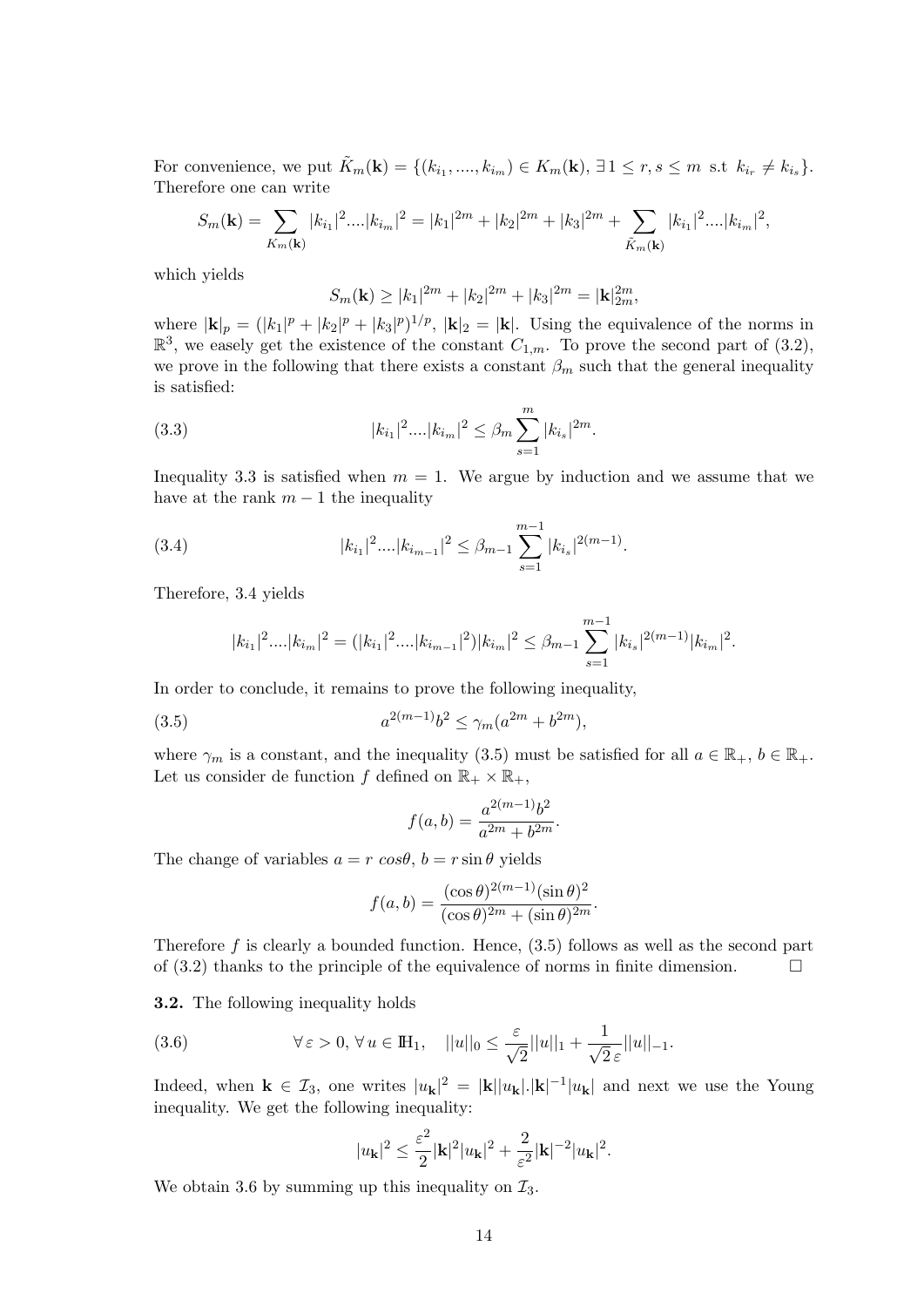## 4 Exercices

- [4.i] Let  $\mathcal{S}_m$  be the set of the permutations on  $\{1, \ldots, m\}$ . Consider  $(\alpha, \beta) \in \mathcal{J}_m^2$ ,  $\alpha =$  $(i_1, ..., i_m)$ ,  $\beta = (j_1, ..., j_m)$ ,  $\sigma \in S_n$ , we put  $\sigma\beta = (j_{\sigma(1)}, ..., j_{\sigma(m)})$ . We say that  $\alpha \mathcal{R} \beta$  if and only if there exists  $\sigma \in \mathcal{S}_n$  be such that  $\alpha = \sigma \beta$ , and we denote by  $J_m = \mathcal{J}_m / \mathcal{R}$  the quotient set. Compute card $J_m$  and deduce the order  $G_n$  of the tensor  $\nabla^n u$  defined in [1.x].
- [4.ii] For any Banach Space  $E$ , we denote by  $E'$  its topological dual space. (1) Assume  $1 < p < \infty$ . Show that  $(\mathbb{L}_p)' = \mathbb{L}_{p'}$  and  $\ell_{p'} = (\ell_p)'$ . (2) Show that  $(\mathbb{L}_1)' = \mathbb{L}_{\infty}$ ,  $(\ell_1)' = \ell_{\infty}$ . What's about  $\mathbb{L}'_{\infty}$  and  $\ell'_{\infty}$ ?
- [4.iii] Compute the dimension of the space  $V_n$  of trigonometric polynomial of degree less than n introduced in 2.iii.
- [4.iv] assume for the simplicity that  $L = 2\pi$ , and for  $n \in \mathbb{N}$ , consider

$$
K_n(x) = \frac{1}{n+1} \left( \frac{\sin ((2n+1)(x/2))}{\sin (x/2)} \right)^2,
$$

 $\mathbb{K}_n(x_1, x_2, x_3) = K_n(x_1)K_n(x_2)K_n(x_3)$ . Prove first that  $\mathbb{K}_n$  is a trigonometric polynomial. What is its degree ? Let  $u \in \mathbb{L}_2$ ,

$$
u_n(\mathbf{x}) = \frac{1}{(2\pi)^3} \int_{\Omega} \mathbb{K}_n(\mathbf{x} - \mathbf{y}) u(\mathbf{y}) d\mathbf{y}.
$$

Prove that  $u_n$  is a trigonometric polynomial and that it converges to u in  $\mathbb{L}_2$  when n goes to infty.

- [4.v] Prove that for any  $s \geq 0$ , not necessarily an integer, T is an isometry between  $H_{per,0}^s(\mathbb{R}^3)$ and  $\mathbb{H}_s$ .
- [4.vi] Prove that the constant involved in inequality (2.25) do not depend on L. More generally, prove that if an inequality of the type  $||u||_{L_p} \leq C||u||_1$  holds, the constant C do not depend on L if and only if  $p = 6$ .
- [4.vii] Generalise the results of this chapter to every dimensions.

# 5 Bibliographical complements

- [5.i] The Lusin's Theorem is proved for instance in the book of W. Rudin [4] as well as the general integration theory.
- [5.ii] We use in the proof of Lemma 1.1 that when the gradient of a distribution is equal to zero almost everywhere, then it is a constant a.e. This is proved in the book of L. Schwarz [6].
- [5.iii] On can find a version of the Stone-Weierstrass Theorem in an other book of Walter Rudin [5]. The general version of this very deep result can be stated as follows. Let us consider a topological compact space  $X$  which has the property that for each distinct points  $a \in X$  and  $b \in X$  there exists two open subset in X  $V_a$  and  $V_b$  with  $V_a \cap V_b = \emptyset$ and  $a \in V_a$ ,  $b \in V_b$ . Let A be an algebra in  $C(X)$  wich contain at most one constant and such that for every each distinct points  $a \in X$  and  $b \in X$  there exists  $p \in A$  be such that  $p(a) \neq p(b)$ . Then A is everywhere dense in  $C(X)$  for the topology of the uniform norm. In the present case  $X = \mathbb{T}_3$ , A is the set of all trigonometric polynomials functions.